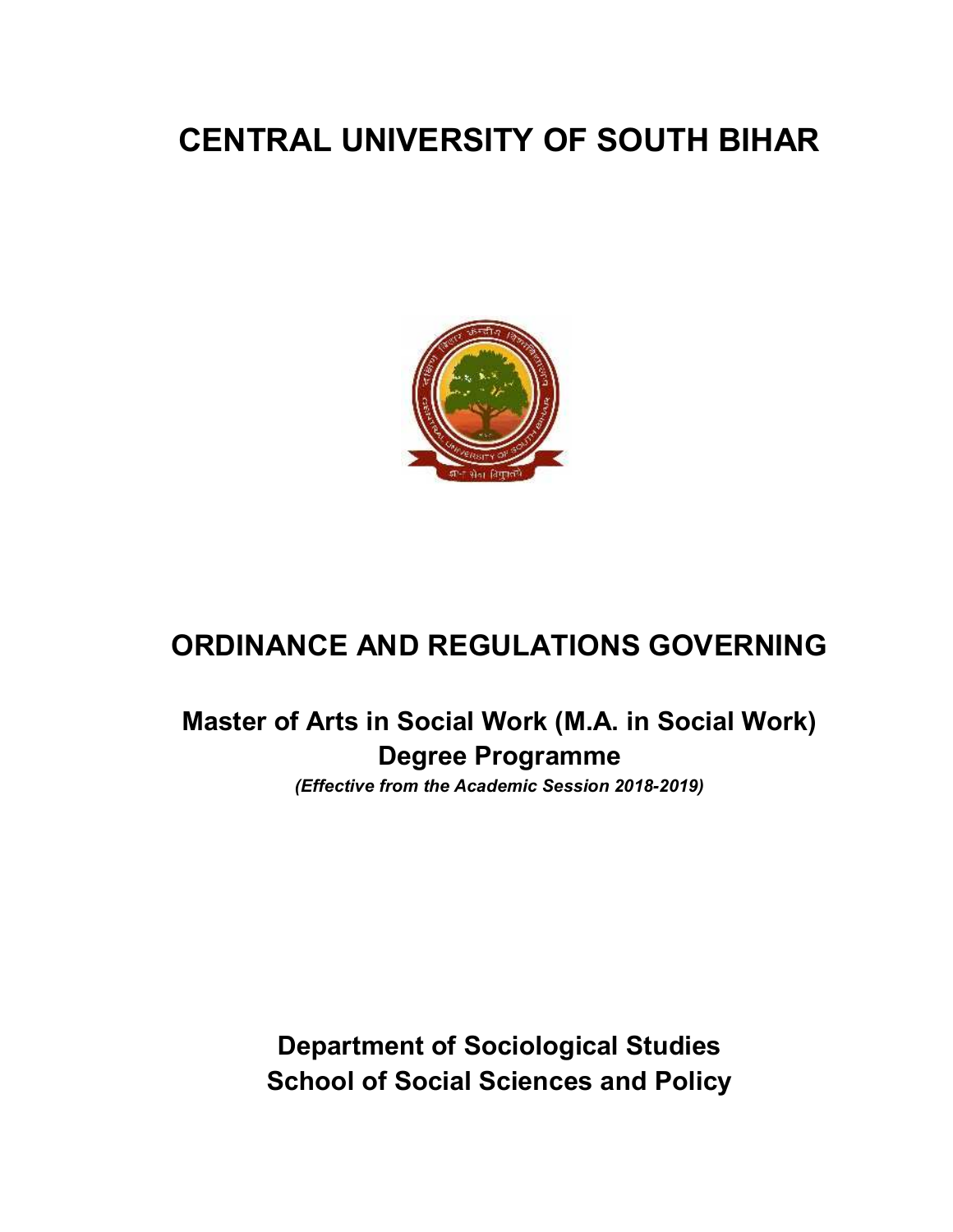## **TABLE OF CONTENTS**

| S                       | <b>Point</b>                                  | <b>Details</b>                                   | Page |  |
|-------------------------|-----------------------------------------------|--------------------------------------------------|------|--|
| No.                     |                                               |                                                  | No.  |  |
| $\mathbf 1$             | Definitions of Key                            | Choice-Based Credit<br>System<br>$(CBCS)$ ,      | 3    |  |
|                         | Words                                         | Academic Year, Course, Course Teacher,           |      |  |
|                         |                                               | Credit<br>Point,<br>Letter<br>Credit,<br>Grade,  |      |  |
|                         |                                               | Programme, Credit-Based Semester System          |      |  |
|                         |                                               | (CBSS), Semester, Semester Grade- Point          |      |  |
|                         |                                               | Average (SGPA), Cumulative Grade Point           |      |  |
|                         |                                               | Average (CGPA), Transcript'/ 'Grade Card'        |      |  |
|                         |                                               | 'or Certificate, The University'                 |      |  |
| $\overline{2}$          | <b>Admission and Other General Provisions</b> |                                                  | 5    |  |
| 3                       | <b>Eligibility Conditions</b>                 |                                                  | 9    |  |
| $\overline{\mathbf{4}}$ | Medium of Instruction of the Programme        |                                                  | 9    |  |
| 5                       | Programme Fee                                 |                                                  | 9    |  |
| 6                       | Conduct of the Programme                      |                                                  | 10   |  |
| $\overline{7}$          | Type of Courses                               | Core<br>Elective<br>Self-<br>Course,<br>courses, | 10   |  |
|                         |                                               | study/Skill-based Course                         |      |  |
| 8                       | Mobility Options and Credit Transfers         |                                                  | 12   |  |
| 9                       | <b>Credits</b>                                |                                                  | 12   |  |
| 10                      | <b>Course Coding</b>                          |                                                  |      |  |
| 11                      | Durationof the Programme                      |                                                  |      |  |
| 12                      | <b>Student Mentor</b>                         |                                                  |      |  |
| $\overline{13}$         | <b>Course Registration</b>                    |                                                  | 14   |  |
| 14                      | Examination and                               | Internal<br>Continuous<br>Assessment,<br>End-    | 15   |  |
|                         | Promotion                                     | Semester Examination, Making Evaluated           |      |  |
|                         |                                               | Answer-scripts Available to the Students,        |      |  |
|                         |                                               | Letter Grades and Grade Points, Re-appear        |      |  |
|                         |                                               | in the End-Semester Examination, Re-appear       |      |  |
|                         |                                               | in the End-Semester Examination for the          |      |  |
|                         |                                               | of Grade(s),<br>Repeating<br>improvement         |      |  |
|                         |                                               | Course(s), Promotion Rules, Minimum Credit       |      |  |
|                         |                                               | Requirements                                     | 24   |  |
| 15                      | Computation of SGPA and CGPA                  |                                                  |      |  |
| 16                      | Illustration of Computation of SGPA and CGPA  |                                                  |      |  |
| 17                      | Removal of Student Name from the Programme    |                                                  |      |  |
| 18                      | <b>Attendance Rules</b>                       |                                                  | 26   |  |
| 19                      | Programme Structure                           |                                                  | 28   |  |
| 20                      | Power to Relax and Amendments                 |                                                  | 28   |  |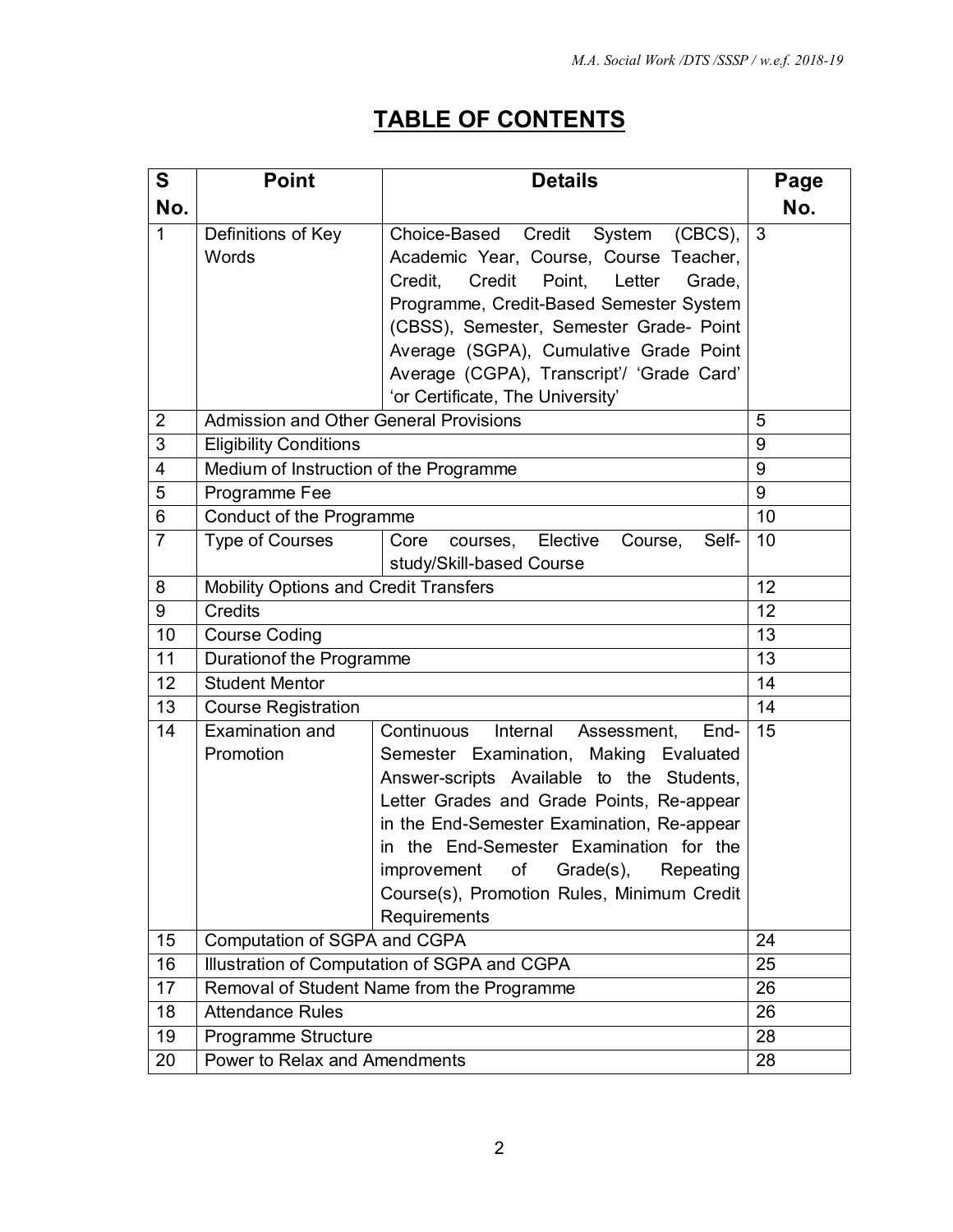## **ORDINANCE AND REGULATIONS GOVERNING**

## **MASTER OF ARTS IN SOCIAL WORK (M.A. IN SOCIAL WORK) DEGREE PROGRAMME OF CENTRAL UNIVERSITY OF SOUTH BIHAR UNDER CHOICE BASED CREDIT SYSTEM**

## *(Effective from Academic Session 2018-19)*

Under the powers conferred by The Central Universities Act, 2009- section 28(1) (b)], as amended, Central University of South Bihar, hereby, institutes the four semester Post Graduate Degree Programme for the Award of 'Master of Arts in Social Work' (M.A. in Social Work) Degree by the Department of Sociological Studies under the School of Social Sciences and Policy of the University under the choice based credit system. The following ordinance for governing admission, course of study, examinations and other matters relating to M.A. Degree under Department of Sociology of the Central University of South Bihar are hereby laid to come in force w.e.f. the Academic Session 2018-19 onwards till further amended.

## **1. Definitions of Key Words:**

- 1.1 **'Choice-Based Credit System (CBCS)':** The CBCS provides choice for the students to select course from the prescribed courses (Elective or Soft-skill courses). It provides a 'cafeteria' approach in which the students can take courses of their choice, learn at their own pace, study additional courses and acquire more than the minimum required credits, and adopt an interdisciplinary approach to learning.
- 1.2 **'Academic Year':** Two consecutive (one odd + one even) semesters shall constitute one academic year.
- 1.3 **'Course':** Course, usually referred to as paper having specific title and code number, is a component of a Programme. It consists of a list of topics / points / concepts / theories / principles etc. which a student has to learn and master during the Programme of study. Each Course generally shall be of 04 credits. Each course should define the learning objectives / learning outcomes. A course may be designed to be delivered through lectures / tutorials / laboratory work / field work /outreach activities / project work / vocational training / viva / seminars / term papers / assignments / presentations / self-study work etc., or a combination of some of these.
- 1.4 **'Course Teacher':** The course teacher generally will be the teacher who has primarily conceived the course, developed its contents, taken up the responsibility of teaching it and evaluating the performance of the students in that course.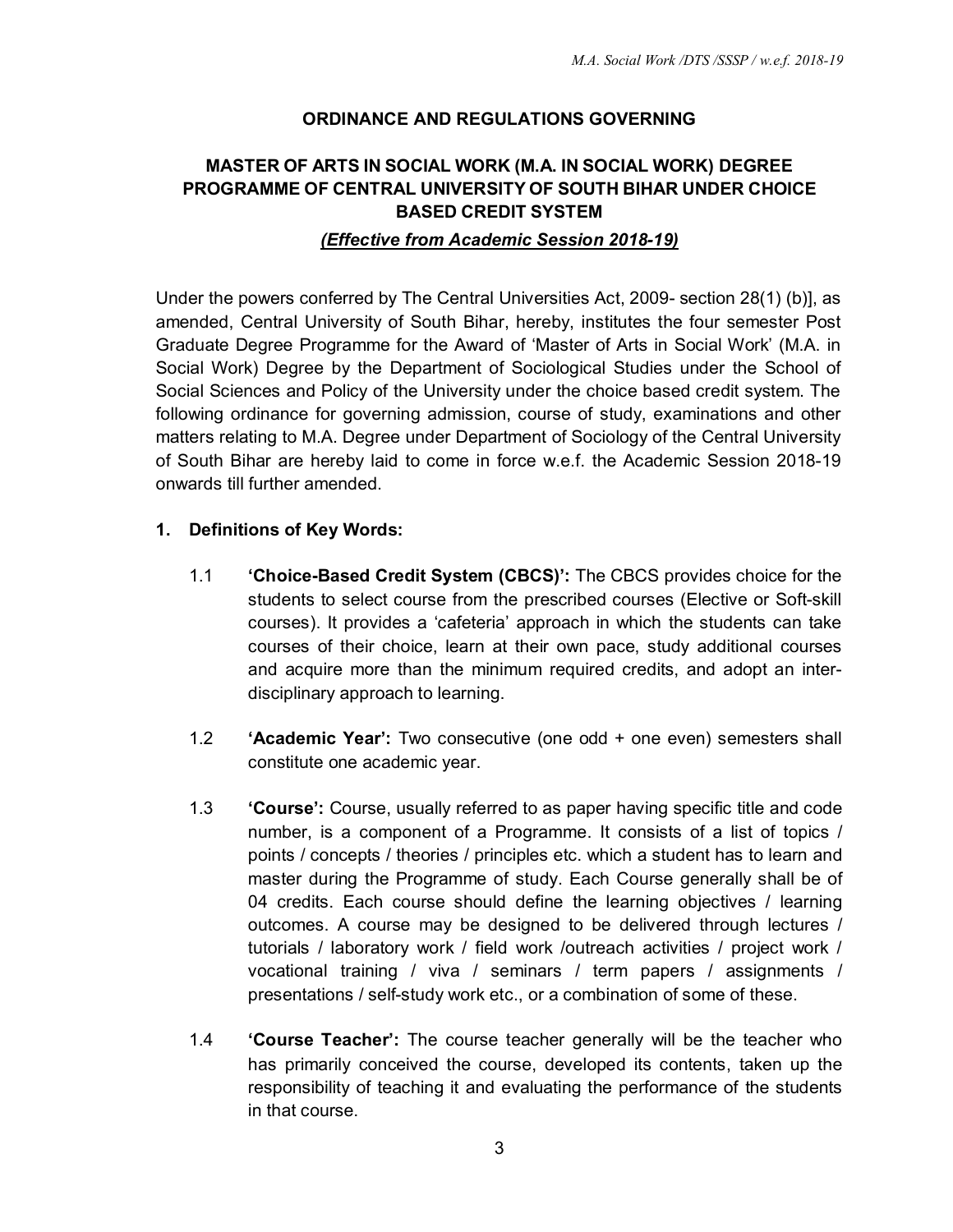- 1.5 **'Credit':** A unit by which the course work is measured. It determines the number of hours of instructions required per week. One credit is equivalent to one hour of teaching (lecture or tutorial) or two hours of practical work / field work per week.
- 1.6 '**Credit Point':** It is the product of the grade point and the number of credits for a course.
- 1.7 **'Grade Point':** It is a numerical weight allotted to each letter grade on a 10 point scale.
- 1.8 **'Letter Grade':** It is an index of the performance of students in a said course. Grades are denoted by letters O, A+, A, B+, B, C, P and F. A letter grade is assigned to a student on the basis of evaluation of her/his performance in a course on a ten point scale.
- 1.9 **'Programme':** An educational Programme leading to the award of a Degree, Diploma or Certificate.
- 1.10 **'Credit-Based Semester System (CBSS)':** Under the CBSS, the requirement for awarding a degree or diploma or certificate is prescribed in terms of number of credits to be completed by the students.
- 1.11 **'Semester':** Each Semester shall consist of 15-18 weeks of academic work equivalent to 90 actual teaching days. The odd semester may be scheduled from July to December and even semester from January to June. The credit-based semester system provides flexibility in designing curriculum and assigning credits based on the course content and hours of teaching.
- 1.12 **'Semester Grade- Point Average (SGPA)':** It is a measure of performance of the work done in a semester. It is ratio of total credit points secured by a student in various courses registered in a semester and the total course credits taken during that semester. It shall be expressed up to two decimal places.
- 1.13 **'Cumulative Grade Point Average (CGPA)':** It is a measure of overall cumulative performance of a student over all semesters. The CGPA is the ratio of total credit points secured by a student in various courses in all semesters and the sum of the total credits of all courses in all the semesters. It shall be expressed up to two decimal places.
- 1.14 **'Transcript'/ 'Grade Card' 'or Certificate':** Based on the grades earned, a grade certificate shall be issued to all the registered students after every semester. The grade certificate will display the course details (code, title,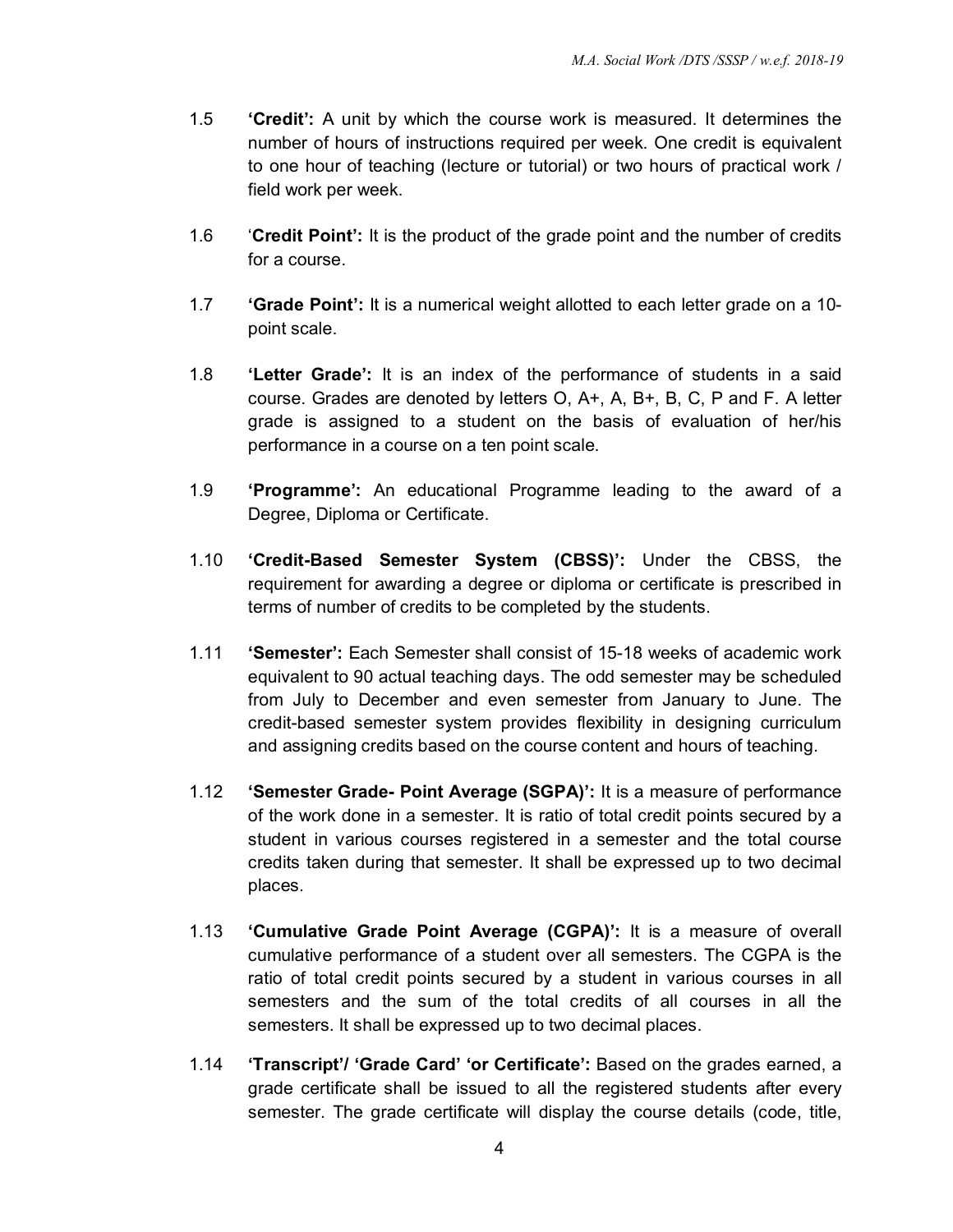number of credits, grade and/or marks secured) along with SGPA of that semester.

1.15 **'The University':** 'The University' in this Ordinance means the Central University of South Bihar.

## **2. Admission and Other General Provisions:**

- 2.1 The Programme of study leading to Master of Arts in Social Work (M.A. in Social Work) Degree of Central University of South Bihar shall be of two year (Four Semesters) duration which may be completed in a maximum duration of four years (Eight Semesters).
- 2.2 The intake to the said PG Programme (M.A.) shall be as decided by the UATEC / Academic Council of the University from time to time.
- 2.3 The admission to the M.A. Programme shall be governed by the provisions as laid down by the UATEC / Academic Council of the University from time to time.
- 2.4 Reservation of seats for admission in M.A. Programme shall be as per reservation policy of Government of India and as notified by GOI / UGC from time to time.
- 2.5 In accordance with the reservation rules of GOI for admission in Central Higher Educational Institutions, reservations of seats in M.A. Programme are as follows:

| <b>S. No.</b> | Category                                                                              | <b>Reservation</b>                                       |  |  |
|---------------|---------------------------------------------------------------------------------------|----------------------------------------------------------|--|--|
|               | <b>SC Candidates</b>                                                                  | 15 % of the intake                                       |  |  |
| 2             | <b>ST Candidates</b>                                                                  | 7.5% of the intake                                       |  |  |
| 3             | <b>OBC Candidates</b>                                                                 | 27% of the intake                                        |  |  |
| 4             | <b>Divyang Candidates</b>                                                             | 5% of the intake<br>(on<br>horizontal reservation basis) |  |  |
| 5             | Dependents / Wards of Defence<br>Personnel / Kashmiri Migrants /<br><b>NCC Cadets</b> | As per the GOI rules                                     |  |  |

(a) The candidates seeking admission under the above categories shall be required to fulfill the prescribed eligibility conditions of admission of the programme and submit requisite documents in support of their claim, as prescribed by the GOI from time to time.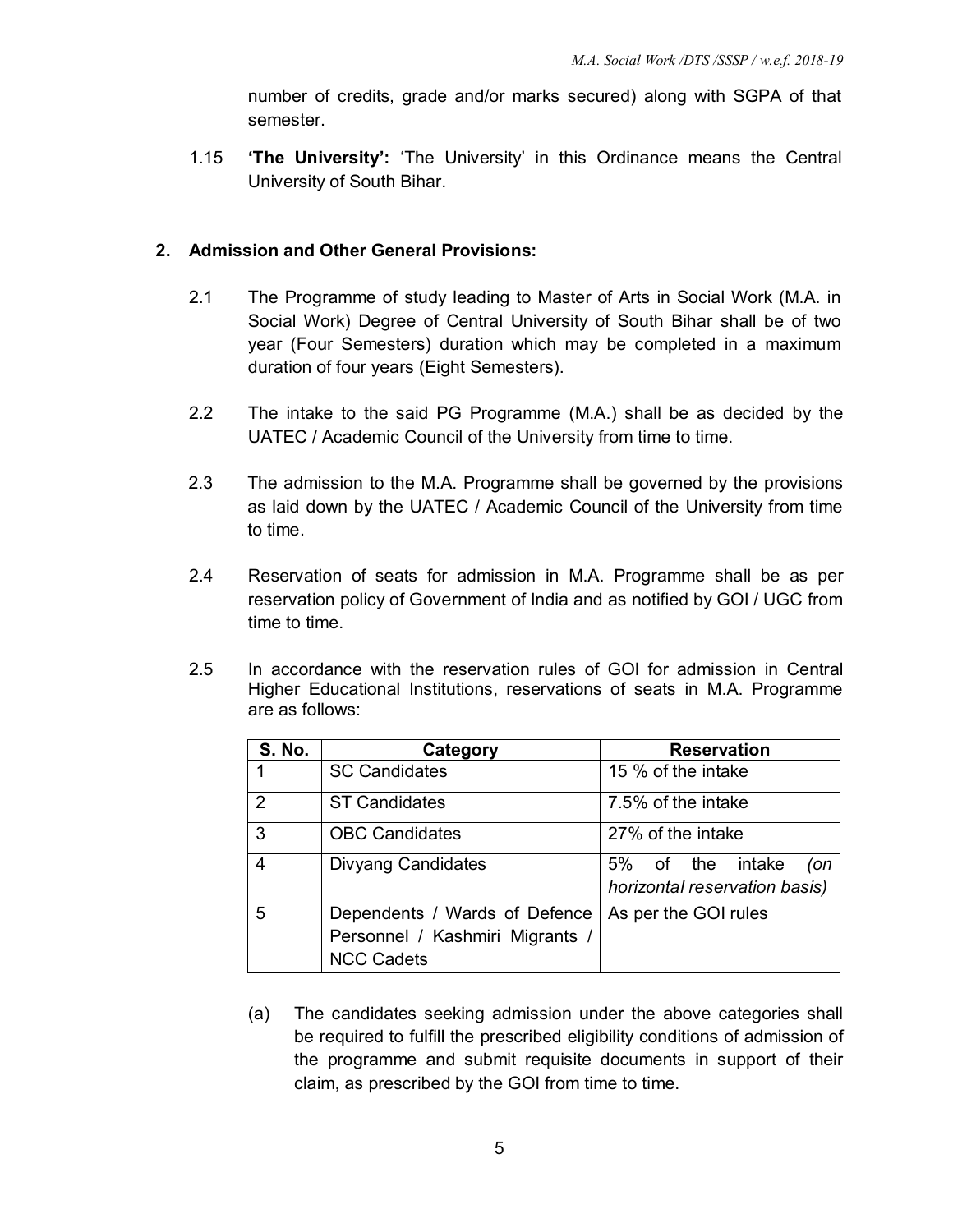(b) The SC/ ST/OBC candidates must enclose attested copy of the latest caste certificate as per GOI norms along with their Admission Form/Enrolment form stating that the candidate belongs to SC/ST/OBC Category.

The following are empowered to issue SC/ST/OBC Certificates:

- (i) District magistrate/ Additional District Magistrate/ Collector/ Deputy Commissioner/ Addl. Deputy Commissioner/Deputy Collector /Ist Class Stipendiary Magistrate/City Magistrate/Sub Divisional magistrate/ Taluka Magistrate/ Executive Magistrate /Extra Assistant Commissioner.
- (ii) Chief Presidency Magistrate/ Addl. Chief Presidency Magistrate/ Presidency Magistrate.
- (iii) Revenue Officer not below the rank of Tehsildar.
- (iv) Sub-Divisional Officer of the area where the candidate and/or his family normally resides.
- (v) Administrator/Secretary to the Administrator/ Development Officer (Lakshadweep Islands).
- (vi) Candidate must note that certificate from any other person/authority shall not be accepted generally.
- (c) 5% seats on horizontal reservation basis shall be reserved for Divyang Candidates (Benchmark Category) and shall be further sub-divided into different categories of Divyangs as per the GOI rules.

A candidate applying under Divyang category must attach a certificate by CMO, District Hospital. However, she/he shall be considered under Divyang category only after verification from the University Medical Board, if necessary.

(d) Vacant seats reserved for SC/ST/OBC candidates, if any, may be filled up as per the GOI / UGC rules. In case in any one of the two categories of candidates viz., SC/ST, the required number of candidates for admission is not available (i.e., the list of respective category has been exhausted), then candidates belonging to the other category (SC or ST as the case may be, if available), shall be called for admission in order of merit so as to make up the deficiency in the required number in any of the aforesaid two categories. This provision shall be applicable to candidates belonging to SC & ST categories only.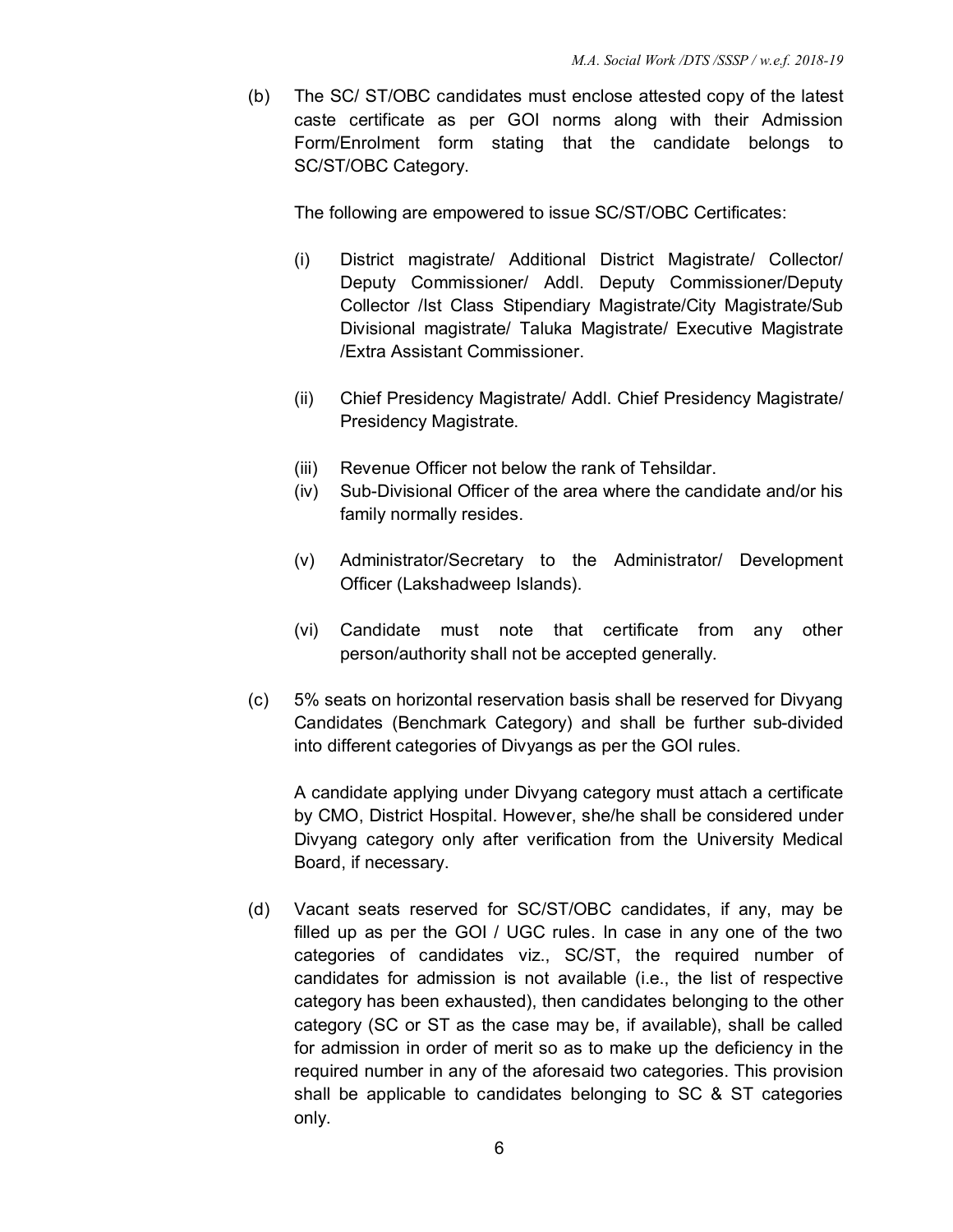- (e) If sufficient number of candidates are not available in OBC category (i.e., OBC category list has been exhausted), such vacant seats shall be transferred to the general category.
- 2.6 Mere appearance in the admission test shall not entitle a candidate to be considered for admission to the Programme unless she/he fulfills the eligibility conditions. Applicants must fully satisfy themselves about their eligibility before filling the application form.
- 2.7 Provisional admission shall be offered to the candidates in order of merit list and the availability of seat in the Programme on the date of admission.
- 2.8 In case there is more than one candidate securing equal ranks as obtained by the last candidate in order of merit in the list of candidates to be called for admission, the following *inter-se* ranking rules of the University shall be applicable.

*In case the candidates have equal/tie ranks then the marks obtained in the qualifying examination shall be the deciding factor and if, that is also same or result of both the candidates is not declared, then a senior candidate on the basis of date of birth shall be given preference. However, in a case of tie rank, if the result of qualifying examination of one candidate is declared then she/he will be given preference, provided she/he fulfills other eligibility conditions. In case of any dispute the decision of the Chairman, UATEC shall be final.* 

- 2.9 If the result of the qualifying examination is not declared by a university/board till the date of admission, the mark-sheet of the qualifying examination by a candidate can be submitted on or before 30th September of the admission year. In exceptional cases, further extension may be given by the Competent Authority on cogent reason(s). However, it may be noted that this clause cannot be extended to the candidate(s) whose result is being withheld or not declared by the university / board due to some specific reasons particularly related to the candidate(s). Furthermore, if the result of qualifying examination is not declared by a university / board in general then the aggregate percentage of marks / grades of the completed semesters / years of the qualifying examination must be not less than the required percentage of marks / grades in the qualifying examination.
- 2.10 At the time of reporting for admission, the candidates are required to be present in person and bring the documents in original as well as a set of photocopy duly attested as notified by the Admission Committee/Controller of Examinations (CoE) from time to time.
- 2.11 A candidate provisionally selected for admission shall be required to fill the prescribed form, submit the required documents, collect her/his admit card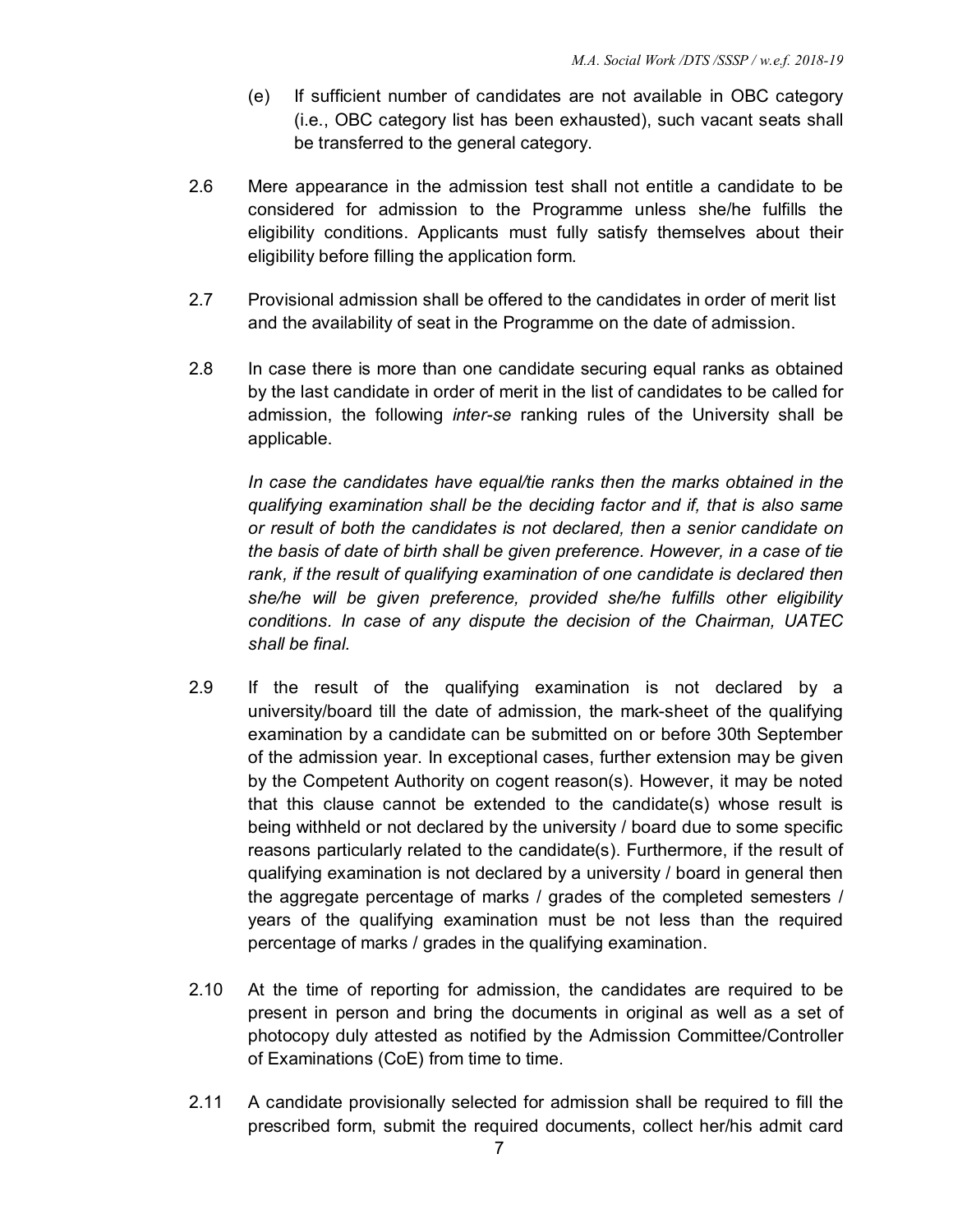or any other equivalent document for admission to the Programme from the office of the Department/School/University after paying the fees on or before a date fixed for the purpose, otherwise the offer made to her/him will automatically stand cancelled.

- 2.12 In case any provisionally selected candidate fails to deposit the fee by the date prescribed, her/his provisional admission shall be cancelled and the seat thus falling vacant shall be offered to the next candidate in order of merit under the specified category.
- 2.13 Notwithstanding anything contained in this ordinance, a candidate who is qualified under the foregoing ordinance for admission to the University, and who is a student of some other Indian University/Institution, shall not be admitted to the University without the production of a leaving or transfer certificate and/or migration certificate (as the case may be) issued by the last college/university attended and certifying to the satisfactory conduct of the student mentioning the highest examination she/he has passed. However, in certain cases if the candidates are not in position to submit the Transfer Certificate and/or Migration Certificate and the character certificate at the time of admission, they should submit the same as early as possible, but not later than  $30<sup>th</sup>$  September of the year of admission in M.A. failing which the University reserves the right to cancel their admission. In exceptional cases, further extension may be given by the Competent Authority on cogent reason(s). However, it may be noted that this clause cannot be extended to the candidate(s) whose result is being withheld or not declared by the university/board due to some specific reasons particularly related to the candidate(s).
- 2.14 Waitlisted candidate shall be offered admissions strictly on the basis of ranking, provided there is a vacancy in the Programme. Such waitlisted candidates shall have to deposit their fees latest by the date fixed by the Admission Committee/ Competent Authority.
- 2.15 The candidates enjoying employed status and selected for admission to M.A. Programme in the University, are required to produce Leave Sanction / Relieving Order at the time of Admission / Registration from their employer for the duration of the Programme permitting them to pursue their studies at the University, failing which the offer of admission may stand withdrawn. In case of any dispute the decision of the competent authority shall be final.
- 2.16 The admission of any candidate is liable to be cancelled without giving any further notice forthwith or at any time during the period of the concerned Programme of Study, if it is detected that the candidate has /had produced fake / forged certificate(s) /document(s), indulged in any act of misconduct /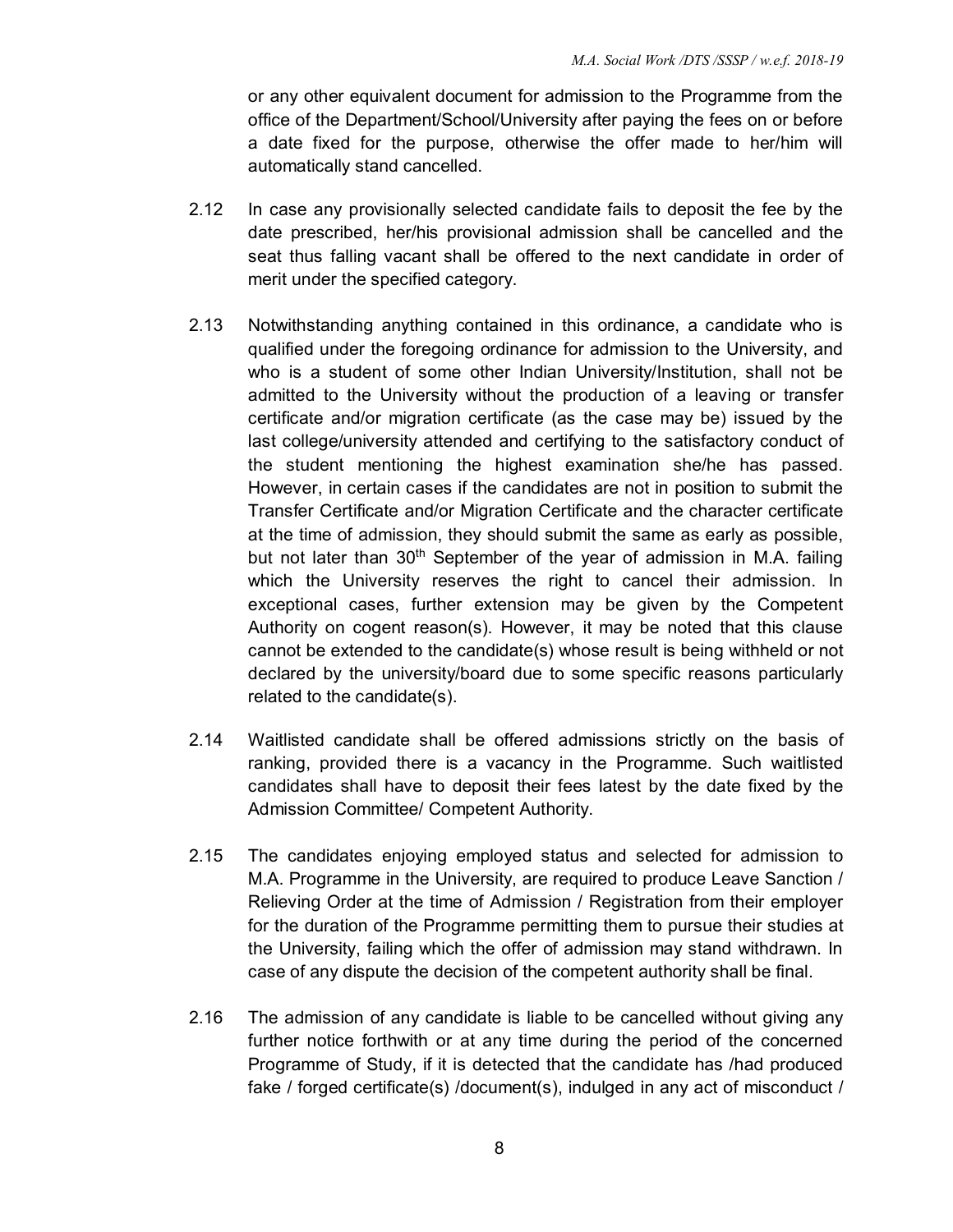indiscipline and has / had concealed any other relevant information at the time of seeking admission.

- 2.17 The admission of the candidate to the M.A. Programme shall be subject to such ordinances, rules and regulations as may be framed from time to time by the University.
- 2.18 Foreign students shall be admitted as per the rules of the University.
- 2.18 Only the High Court of Patna shall have jurisdiction in case of any dispute relating to the provisional admission in the Programme.

## **3. Eligibility Conditions**

The eligibility conditions for admission into the M.A. Degree Programme shall be as follows:

Bachelor's Degree in any discipline from any recognized university with a minimum of 50% Marks for General / OBC candidates and 45% marks for SC/ST candidates.

However, the eligibility conditions for admission into M.A. Programme of the University may be recommended by the University Admission, Teaching and Evaluation Committee (UATEC) from time to time which shall be notified in the admission prospectus each year before admission.

## **4. Medium of Instruction of the Programme**:

The medium of instruction and examination shall be English for M.A. Programme.

#### **5. Programme Fee:**

| S.No                | Amount                        |      |  |
|---------------------|-------------------------------|------|--|
|                     | One Time Fee (for two years)  |      |  |
|                     | Admission                     | 500  |  |
| $\mathcal{P}$       | Enrollment                    | 1000 |  |
| 3                   | <b>Identity Card</b>          | 100  |  |
| 4                   | Development Fee               | 1000 |  |
| 5                   | Security Deposit (Refundable) | 1000 |  |
| <b>Semester Fee</b> |                               |      |  |
|                     | <b>Tuition Fee</b>            | 5000 |  |
| າ                   | Computer Lab                  | 500  |  |

5.1 The semester-wise fee structure of M.A. Programme is given below: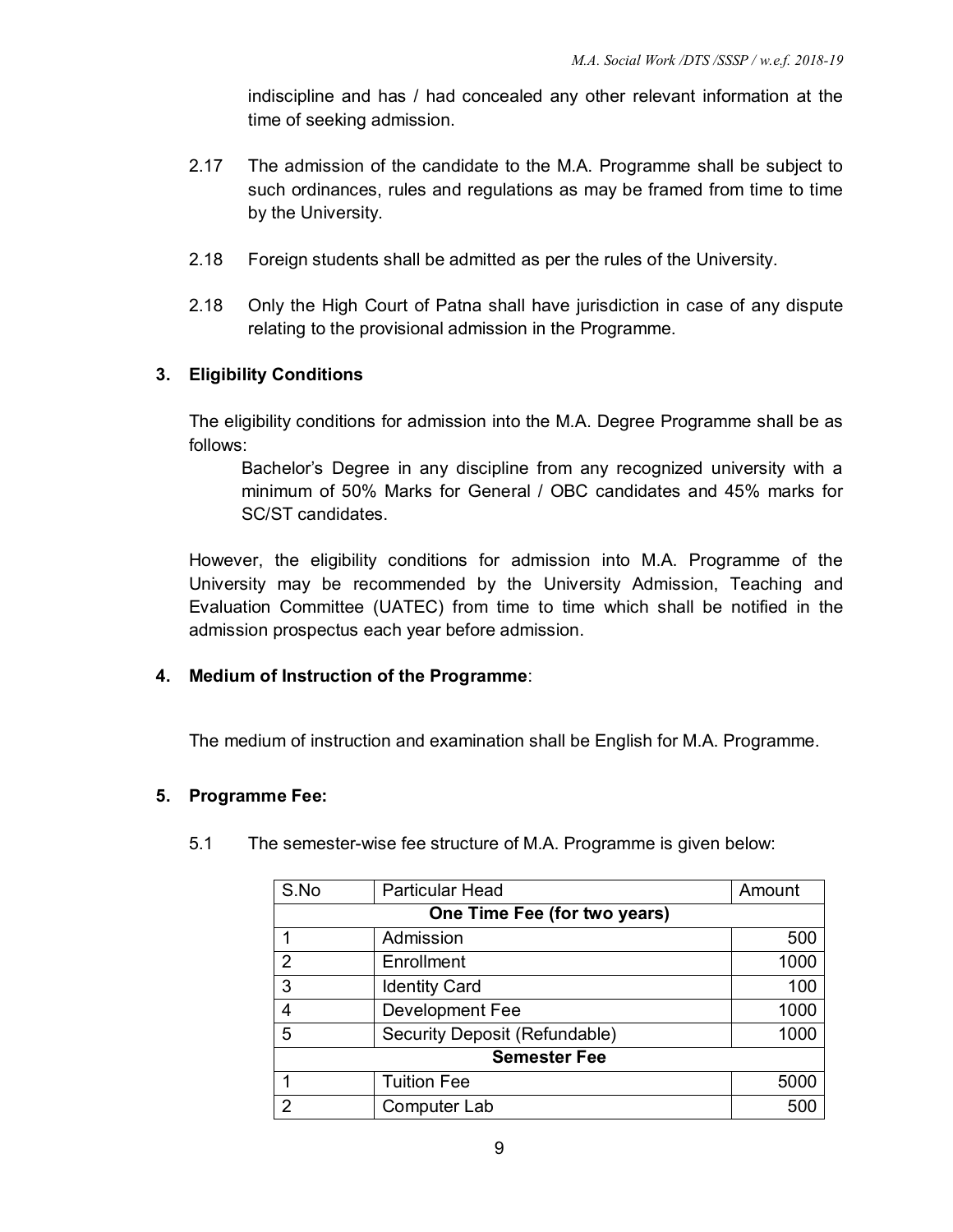| 3                                                     | <b>Evaluation Fee</b>         | 500   |  |
|-------------------------------------------------------|-------------------------------|-------|--|
| 4                                                     | Academic / Extension Activity | 1000  |  |
| 5                                                     | <b>Field Visit</b>            | 5000  |  |
| 6                                                     | Library/Magazine/ News Latter | 500   |  |
| 7                                                     | <b>Cultural Activities</b>    | 500   |  |
| 8                                                     | Games/Athletics               | 500   |  |
| Total                                                 |                               | 17100 |  |
| Vidyarthi Medi-claim (Annual fee)                     |                               | 618   |  |
| <b>Total Fee(with VMC)</b>                            |                               | 17718 |  |
|                                                       |                               |       |  |
| <b>Hostel fee:</b><br>Rs. 9000/- per semester         |                               |       |  |
| <b>Transportation Fee:</b> As per Actual, if provided |                               |       |  |

- 5.2 The mode and schedule of payment of fees shall be decided by the university from time to time.
- 5.3 The fee structure of M.A. Programme under Department of Sociology may be changed by the University prospectively. Such changed fee structure shall be declared in the admission prospectus of the concerned academic session.

#### **6. Conduct of the Programme:**

- 6.1 To qualify for the M.A. Degree, a candidate must earn 96 credits as contained in the Programme structure/Syllabus of M.A. Degree and annexed with this ordinance. This Programme structure/Syllabus is subject to update/change/modify from time to time as prescribed by the Board of Studies (BoS) of the Department and need not to follow the procedure prescribed for updating the ordinances.
- 6.2 A student of the M.A. Programme shall not be permitted to seek admission concurrently to any other equivalent or higher degree or diploma examination in this University or any other University, subject to rules/regulations of UGC or equivalent body in this regard and adoption of the same by the University.
- 6.3 The maximum period allowed to complete the M.A. Programme will be four years (Eight Semesters).
- 6.4 The Department shall offer courses as per its schedule and available resources and can decide to offer or not to offer a particular course from time to time. To earn additional or lesser credits in a semester from the Department than the prescribed in the syllabus and to earn credits from other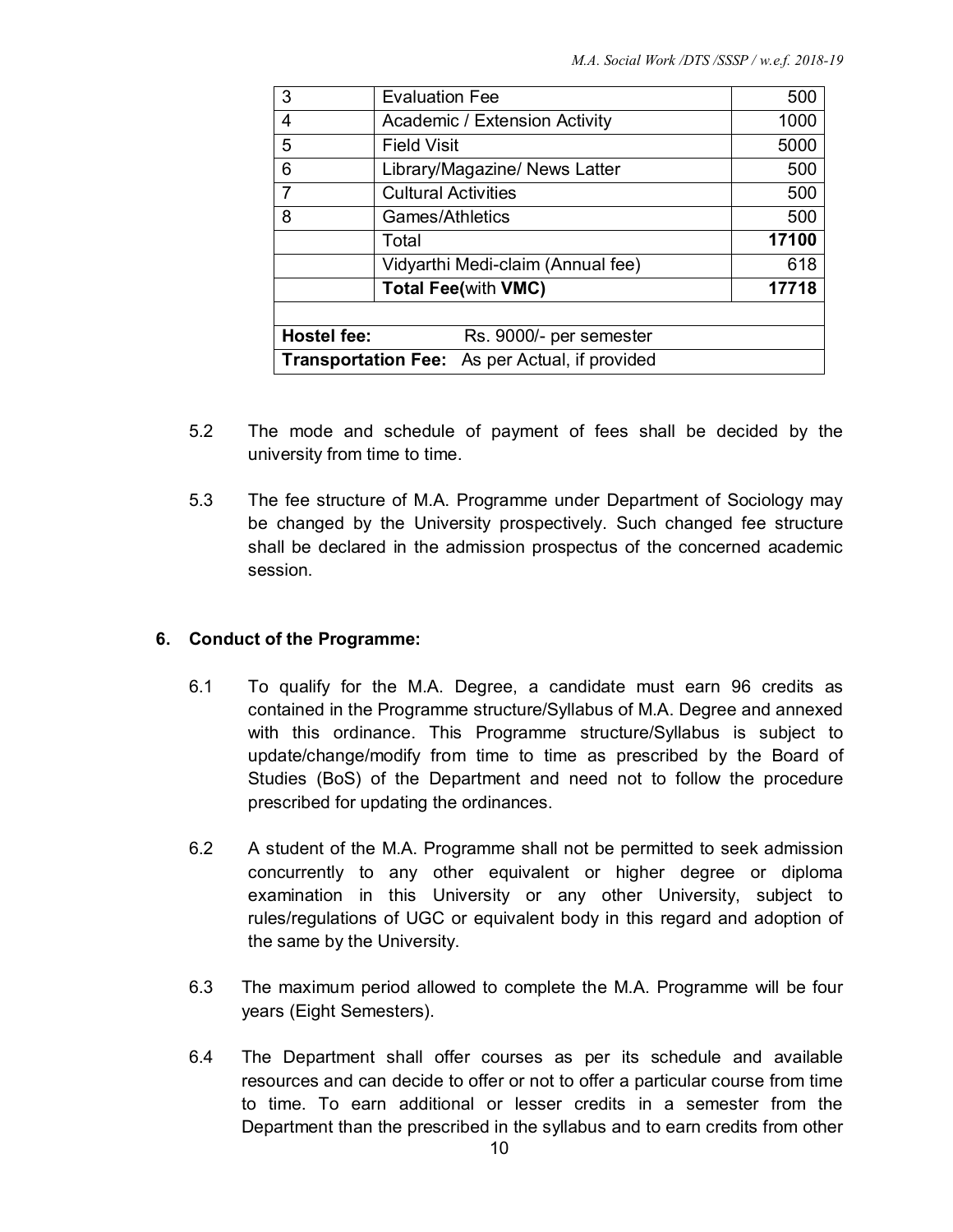Departments/Schools shall be the sole responsibility of the student. S/he has to choose the courses in such a way that it becomes feasible for her/him to earn the credits.

#### **7. Type of Courses:**

The M.A. Programme of the University has three types of courses, viz,. Core courses, Elective courses, and Self-study/Skill-based courses.

#### **7.1 Core courses:**

- 7.1.1. The core courses are those courses whose knowledge is deemed essential for the students registered for the M.A. Programme. Where feasible and necessary, two or more Programmes (like, degree, diploma and certificate etc.) may prescribe one or more common core courses.
- 7.1.2 All the core courses prescribed for M.A. Degree Programme offered by the Department of Sociological Studies under the School of Social Sciences and Policy shall be mandatory for all the students registered in the M.A. Programme.
- 7.1.3 A core course of the Programme may be an elective course for any other Programme.

#### **7.2 Elective courses:**

- 7.2.1 The elective courses can be chosen from a pool of courses (papers). These courses are intended to:
	- allow the student to specialize in one or more branches of the broad subject area;
	- help the student to acquire knowledge and skills in a related area that may have applications in the broad subject area;
	- help the student to bridge any gap in the curriculum and enable acquisition of essential skills (e.g. statistical, computational, language or communication skills etc.); and
	- help the student to pursue an area of interest.
- 7.2.2 Along with the elective courses prescribed for the M.A. Degree Programme offered by the Department of Sociological Studies, a student has to register herself/himself in different elective courses in such a way that she/he ensures earning of minimum eight credits as elective from the other Departments / Schools.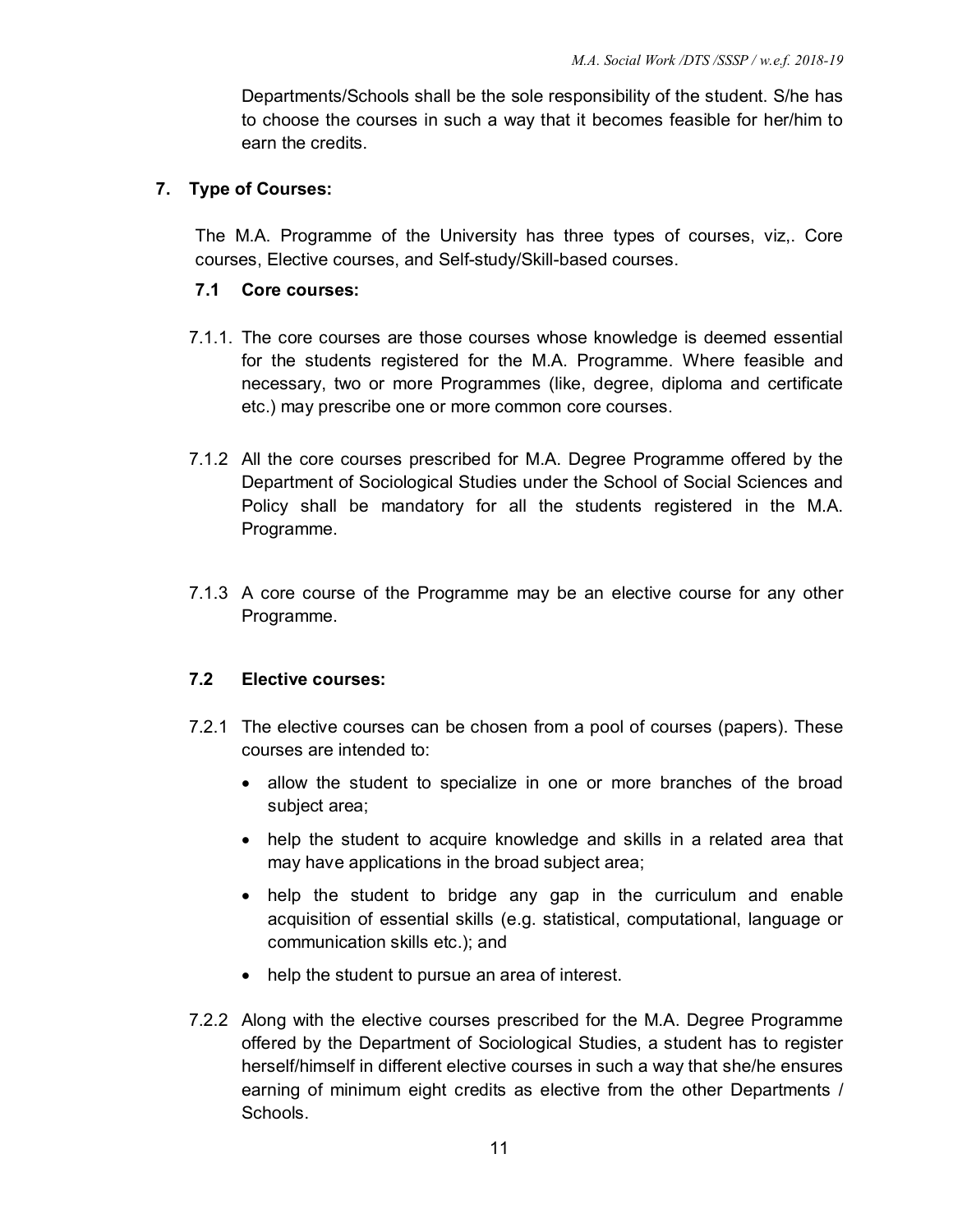7.2.3 The student may also choose additional elective courses offered by the University to enable her/him to acquire extra credits from the discipline, or across the disciplines. However, up to only 16 credit courses with best grades completed from the other Departments/Schools shall be considered for calculating CGPA of the Programme of study.

## **7.3 Self-study/Skill-based Courses:**

The self-study/skill-based courses are optional, not mandatory. Being noncredit courses, the performance of students in these courses shall be indicated either as "satisfactory" or as "unsatisfactory", instead of the Letter Grade and this shall not be counted for the computation of SGPA/CGPA. These courses may also be taken by a student from other Departments /Schools.

Moreover, if the BoS of the Department feels that the Programme of study of M.A. requires certain academic backgrounds to pursue the Programme effectively, it may recommend some course(s) without credit(s) to meet the purpose as compulsory part of the syllabus.

*Note*: A course (Core/Elective/Self-study/Skill-based) may also be offered by the department in the form of a Dissertation, Project work, Practical training, Field work or Internship/Seminar etc.

## **8. Mobility Options and Credit Transfers:**

The students shall be permitted to opt inter-disciplinary and horizontal mobility and can take courses of their choice, learn at their paces, enroll for additional courses, acquire more than the required credits, and adopt an interdisciplinary approach to learning, subject to the provisions made in this ordinance.

- 8.1. A student may be allowed to take course/courses of any other University / Organization / Institution, the courses of whom are duly accredited by the Department of Sociological Studies / School of Social Sciences and Policy under MoU or otherwise and approved by the Academic Council. (Note: The Department of Sociological Studies / School of Social Sciences and Policy shall try to ensure accreditation of relevant courses of other Universities / Organizations / Institutions including MOOCs and increase the choice basket of M.A. Programme).
- 8.2. A student availing inter-university mobility shall continue to be a bonafidestudent of the University where she/he initially got admission and in case she/he earns credits from a different university, the credits so earned shall be transferred to her/his parent University.
- 8.3. It shall be the responsibility of the student to assess the feasibility and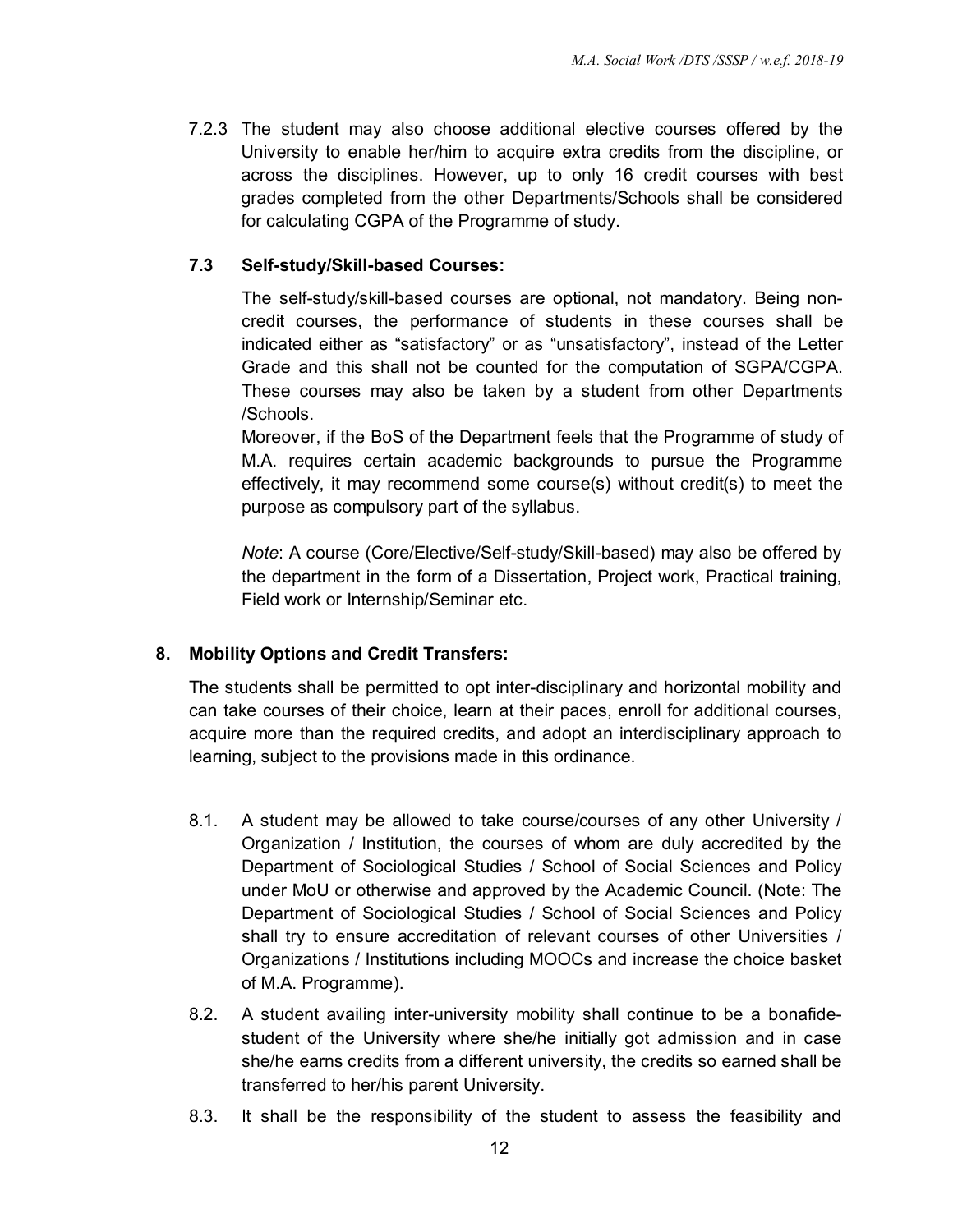practicality of vertical mobility (across universities), as it doesn't entitle a student to be exempted or relaxed from any of the requisites (sessional, attendance, assignments, end-semester examinations and Programme duration etc.) for the completion of the Programme.

- 8.4. The mobility option should not be interpreted as inter-university migration.
- 8.5. The mobility across the disciplines is also subject to availability of desired elective course, faculty, infrastructure and number of students (as fixed by the University/Department from time to time) opting for that elective course.
- 8.6. The mobility shall be permissible from the Regular Mode Programme to the Regular Mode Programme of learning only, and cannot be replaced by Open/Distance/Online Programme.
- 8.7 A student of some other University shall in any case be admitted only at the beginning of the particular Programme/Course which she/he proposes to take in the University subject to the fulfillment of other conditions.

#### **9. Credits***:*

A credit defines the quantum of contents/syllabus prescribed for a course and determines the number of hours of instruction required per week. Thus, in each course, credits are assigned on the basis of the number of lectures / tutorials / laboratory work / field work and other forms of learning required for completing the contents in 15-18 week schedule. 2 hours of laboratory work/field work is generally considered equivalent to 1 hour of lecture.

- (i) 1 credit = 1 hour of instruction per week (1 credit course =  $15$  contact hours of instruction per semester)
- (ii) 4 credits = 4 hours of instruction per week (4 credit course =  $60$  contact hours of instruction per Semester)
- (iii) 1 credit = 1 hour of tutorial per week (1 credit course = 15 contact hours of instruction per semester)
- $(iv)$  1 credit = 2 hours of laboratory work/field work per week (1 credit course = 30 hours of laboratory work/field)

Number(s) of credit(s) assigned to a particular course are mentioned in the detailed syllabus of the courses.

#### **10. Course Coding**:

Each course offered by the Department of Sociological Studies is identified by a unique course code comprising of twelve letters/numbers indicating Programme / level of Programme (first two letters in uppercase), Discipline / Subject (Next three letters in uppercase), Semester (next digit ranging from 1 to 4), Course Number (next three digits starting from 001 for each semester), Nature of Course for the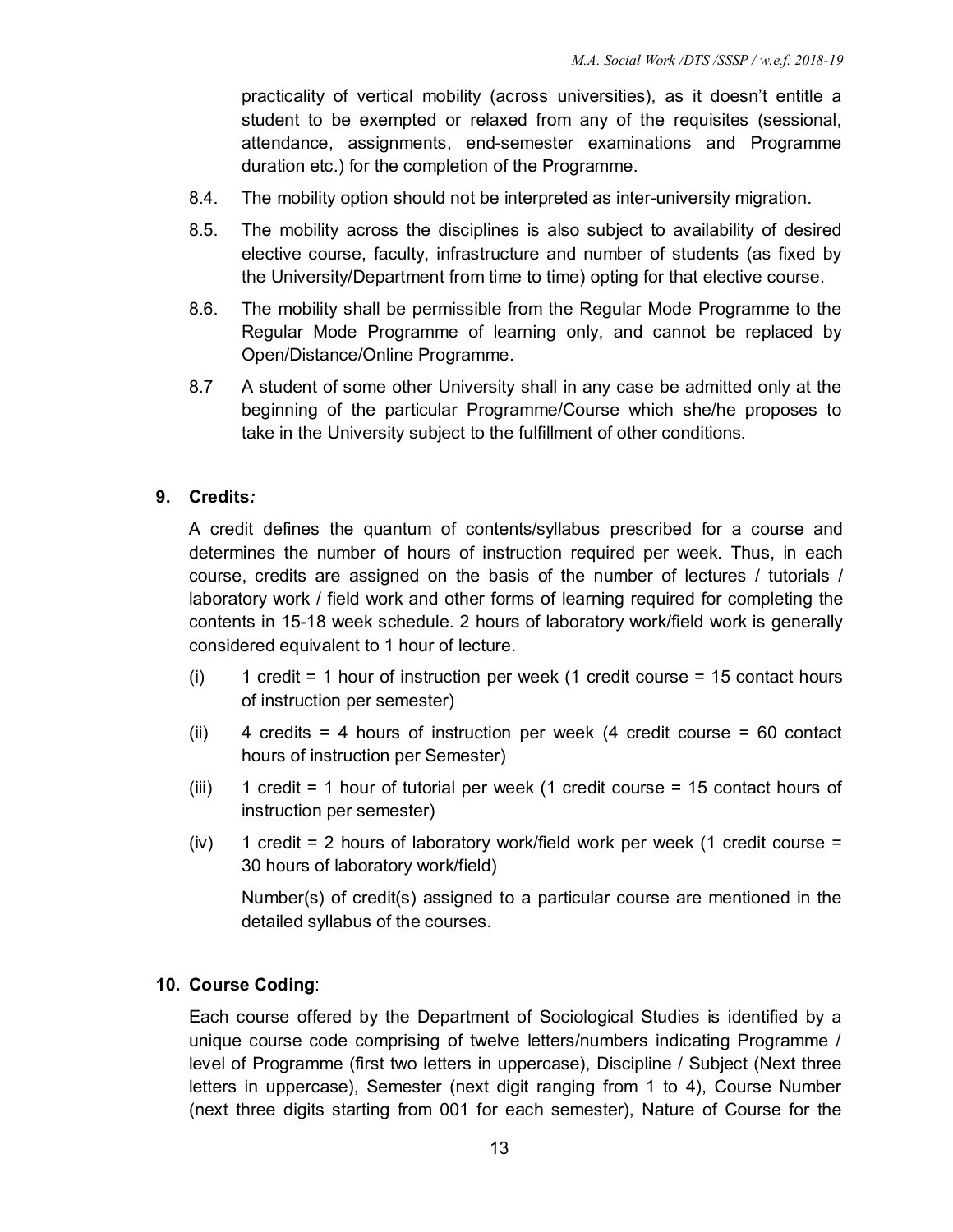Programme (next letter in uppercase i.e. C = Core Course; E = Elective Course, S = Self-study/Skill course), total number of credits for the course (next two digits starting from 00), respectively.

For example, the course code for second core course of the M.A Programme in the Third semester in the Department carrying 4 credits shall be *MASWK3002C04.*

Every time when a new course is prepared by the BoS of the Department (merely changing minor content and not the course title shall also be considered as a new course) it shall be assigned a new course code.

However, the University may decide a different course codification pattern for any Programme in future as per the demand of the situation.

## **11. Duration of the Programme**:

The minimum duration for completion of M.A. Programme shall be four consecutive semesters (two odd and two even semesters). *The maximum period for completion shall be eight semesters.* 

Provided that (i) a semester or a year may be declared by the Controller of Examinations as a zero semester or a zero year for a student if she/he could not continue with the academic work during that period due to terminal illness and hospitalization of longer duration, or due to accepting a scholarship / fellowship, with due permission of the University, subject to the fulfillment of requirements laid down in this respect by the rules or regulations of the University. Such a zero semester / year shall not be counted for calculation of the duration of the Programme in the case of such a student.

(ii) Hostel and other related facilities shall not be given to a student after completion of minimum duration, i.e., four semesters required for M.A. Programme.

## **12. Student Mentor:**

The Department shall appoint a Mentor for each student from amongst the faculty members of the Department. All faculty members of the Department shall function as Student Mentors and shall generally have more or less equal number of students. The Student Mentor shall advise the student in choosing courses and render all possible support and guidance to her/him.

## **13. Course Registration:**

13.1. The registration for courses shall be the sole responsibility of the student. No student shall be allowed to do a course without registration, and no student shall be entitled to any credits in the course, unless she/he has been registered for the course by the scheduled date fixed by the Department / School / University.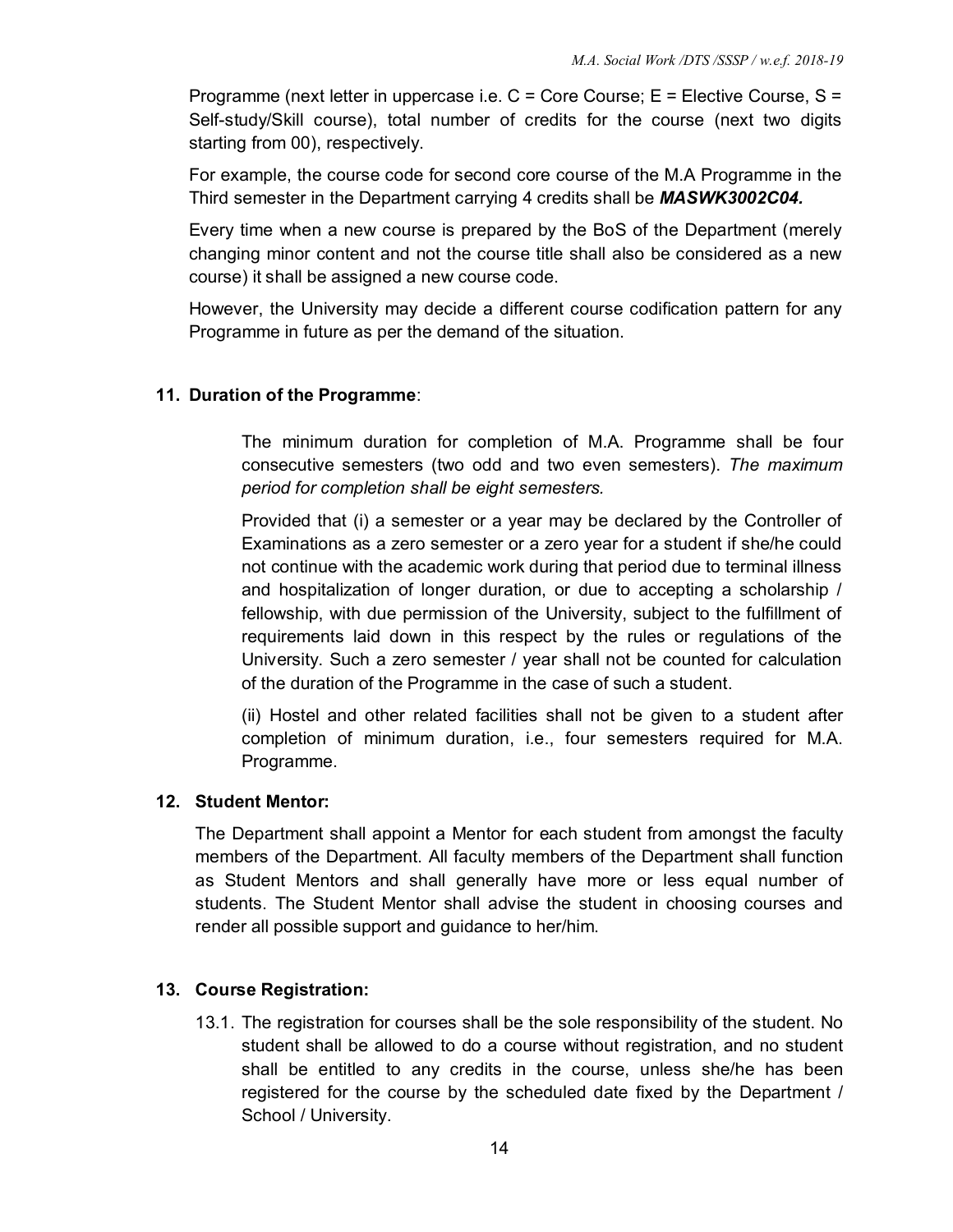- 13.2. Every student has to register in each semester (in consultation with her/his Student Mentor) for the courses she/he intends to undergo in that semester by applying in the prescribed proforma in triplicate (one copy each for student, for the student's file to be maintained in the departmental office and for the office of the Controller of Examinations), duly signed by her/him, the Student Mentor, the concerned Course Teacher and finally approved by the Head/In charge of the Department of Sociological Studies, within the deadline notified for the purpose by the Department/School/University.
- 13.3. Registration done in different courses within the stipulated period of time by a student shall not ordinarily be permitted to be changed. However, in exceptional cases, a student may be allowed by the Head/In charge of the Department of Sociology to add a course, substitute a course for another course of the same type (elective or self-study/skill-based) or withdraw from a course, for valid reasons by applying on prescribed proforma (in triplicate as mentioned above in 13.2) with the consent of the Student Mentor not later than one week from the last date of course registration in a particular semester. Further, withdrawal from a course shall be permitted only if the courses registered after the withdrawal shall enable the student to earn a minimum of 20 credits. This duly approved change/withdrawal shall be notified by the office of the Department of Sociological Studies to all concerns like Controller of Examinations, both the Course Teachers etc.
- 13.4. A student shall register for a minimum of 20 credits and can register for a maximum of 32 credits in a semester unless specified otherwise by the University for a Programme of study.
- 13.5. If a student registers herself/himself for more elective courses than the prescribed in the Programme, while calculating the Cumulative Grade Point Average (CGPA), only the prescribed number of elective courses for the Programme of study shall be included in the descending order of the grades obtained by her/him ensuring the presence of minimum 8 and maximum 16 credits from the electives of other Departments/Schools.
- 13.6. A student shall have the option to choose an elective course from other Departments / Schools irrespective of the semester in which the course is offered, remaining other conditions same subject to the condition that the course is being offered by the particular department in that semester. For example: a student of third Semester can opt a course of other Department offered in first / third semester provided the course is being offered by the particular Department.

#### 14. **Examination and Promotion:**

 (A) The examination of all the courses required for the M.A. degree shall be internal in nature and generally consisting of Continuous Internal Assessment and End-Semester Examination. For the preparation of final grade in a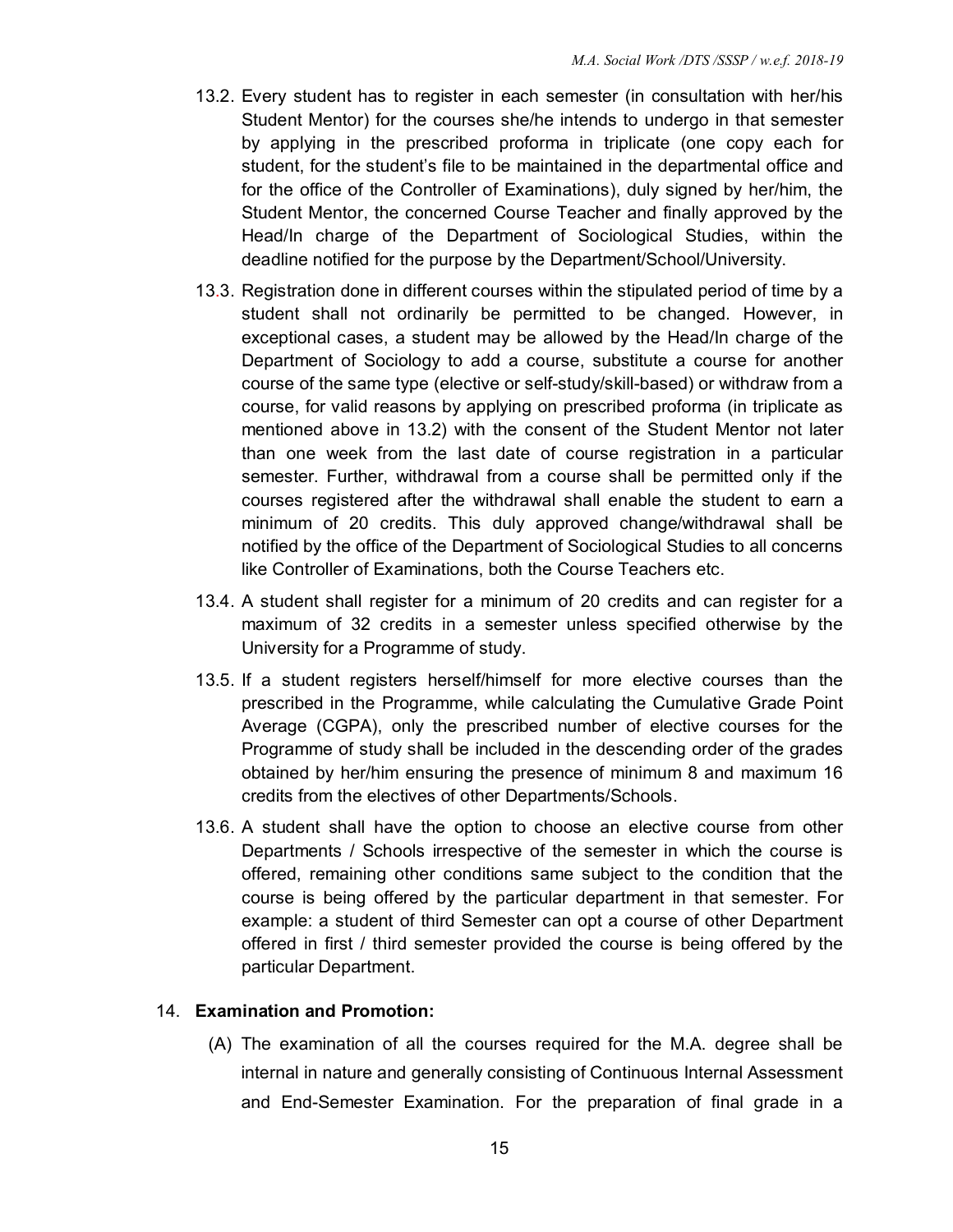particular course, the Continuous Internal Assessment (Formative in nature) and the End-Semester Examination (Summative in nature) shall have the weightage of 30% and 70%, respectively.

(B) Each course, irrespective of credits assigned to it, shall be evaluated out of 100 points. These points should not be confused with traditional system of marks. The points obtained by a student in a course are indicator of percentage of marks and not the raw marks. Since, the University has adopted the system of grading, hence, the marks shall not be reflected in a grade sheet of a student. However, for wider uses, and if required, the students or the prospective employer or end user may take the following reference for calculating maximum marks and obtained marks for a Programme/Course:

For Maximum Marks–

1 Credit Course = 25 marks course

2 Credit Course= 50 marks course

3 Credit Course= 75 marks course

4 Credit Course= 100 marks course

and so on.

For obtained marks –

The obtained points may be converted into marks by taking them as percentage of marks. For example:

- (i) If a student has obtained 80 points in a 4 Credit Course, then it may be converted as: *80 marks out of 100*.
- (ii) If a student has obtained 80 points in a 2 Credit Course, then it may be converted as: *40 marks out of 50*.
- (iii) If a student has obtained 80 points in a 1 Credit Course, then it may be converted as: *20 marks out of 25*.

In such course(s), where direct numerical grades are awarded in place of points, these numerical grades shall be converted into marks by using the following formula:

*Points in the Course = Numerical grade in the Course x 10*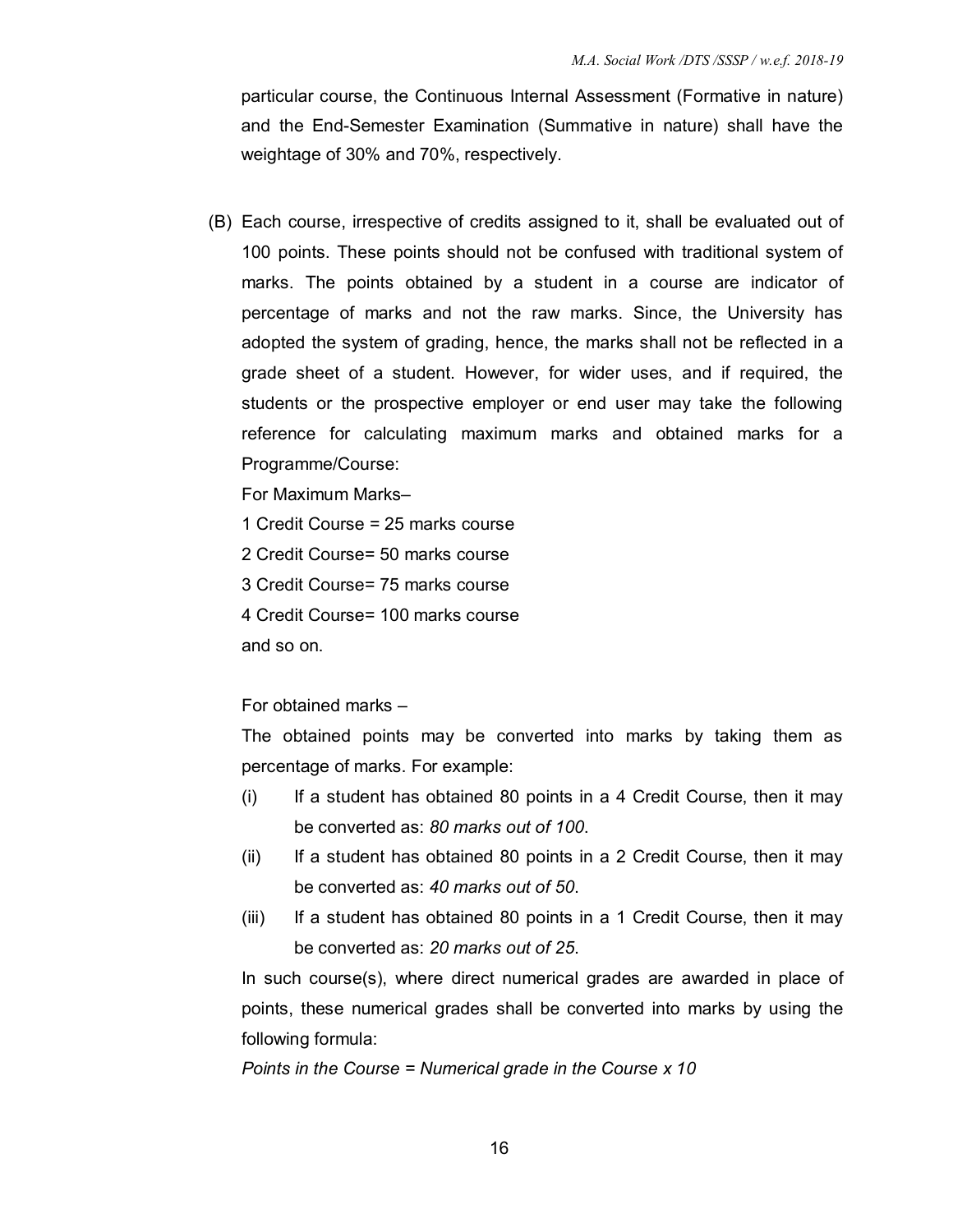However, any change may be recommended in this pattern by the UATEC, from time to time.

#### **14.1. Continuous Internal Assessment:**

- 14.1.1 The Continuous Internal Assessment of the students' learning and performance shall be carried out by the Course Teacher(s). Considering the nature of the course, the teacher(s) shall decide the mode of Continuous Internal Assessment, which may include one or more assessment tools, such as student's class performance, assignments, class tests, take-home tests, term paper(s), presentations, oral-quizzes, case studies and laboratory work etc.
- 14.1.2 Each Course Teacher shall design the Continuous Internal Assessment system for the course she/he offers with the approval of the Departmental Committee (DC). This approved design of Continuous Internal Assessment shall be announced to the students of the respective courses at the beginning of each semester by the concerned teacher.
- 14.1.3 Generally, each course shall be taught by one teacher only, who shall maintain all the records related to attendance, teaching and assessment in a systematic manner. In an exceptionally rare case, if a teacher is assisted in teaching by other teacher, the teacher (in-charge of the course) shall be responsible for coordinating teaching and assessment, including award of final grade.
- 14.1.4 In case a student fails to appear in any Continuous Internal Assessment, it will be taken care by the concerned Course Teacher at her/his level.

#### **14.2. End-Semester Examination:**

14.2.1 Generally, End-Semester theory question paper shall include a limited number of very short answer type questions followed by short and long questions covering the entire syllabus in such a way that the question paper ensures assessing students' knowledge, understanding, application and analysis-synthesis / reflection of the subject. Thus, a standard model format of the End-Semester Examination paper consisting of 70 points shall be as under –

Section-A: 15 very short questions of 02 points each = 30 points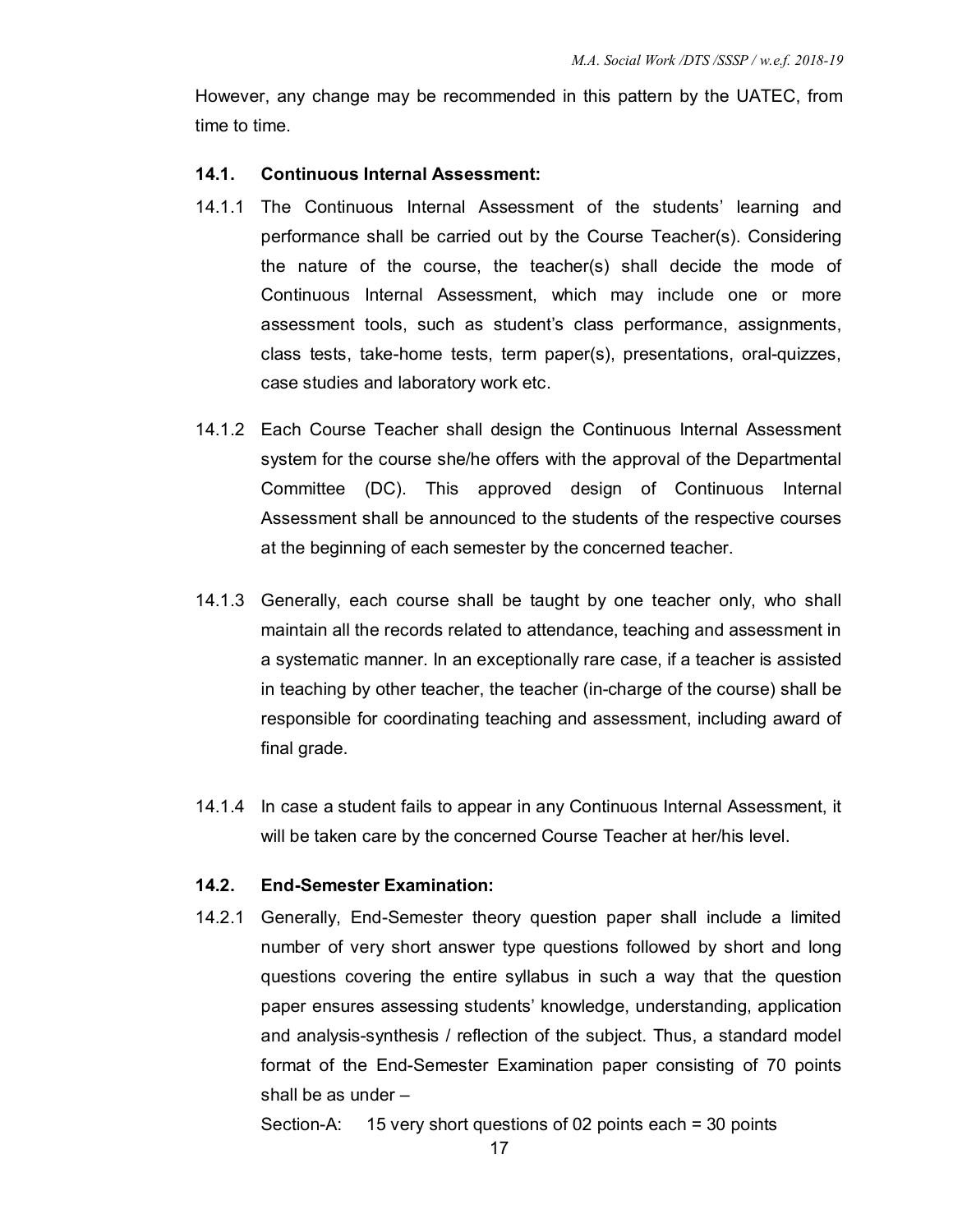(Short specific questions covering the entire syllabus to be given which should be answered in approximately 50 words by the examinee).

- Section-B: 04 short questions of 05 points each = 20 points (05 short questions to be given out of which 04 questions are to be attempted in approximately 200 words by the examinee).
- Section-C: 02 long questions of 10 points each = 20 points (03 long questions to be given out of which 02 questions are to be attempted in approximately 500 words by the examinee).

However, a different format of the End-Semester question paper for some particular course (e.g., project, dissertation or laboratory/fieldwork etc.) may be prescribed by the Board of Studies (BoS) of the Department which shall come into force only after the approval of the competent authority of the University.

- 14.2.2 The duration of the End-Semester theory examination generally shall be of three hours.
- 14.2.3 The DC shall appoint one or more team(s), as per the need, of preferably three faculty members in each team for moderation of question papers of End-Semester Examinations and communicate the same to the Controller of Examinations. The task of moderation shall be organized by the Controller of Examinations.

The paper setter and the moderator(s) shall ensure and certify that question paper is comprehensive to cover all important topics / themes / course and fit for assessing the mastery of the entire course. They shall also ensure and certify that not more than 10% questions from the previous year question paper have been repeated.

14.3 In exceptional cases, depending upon the nature of a particular course, a totally different mode of assessment and evaluation may be prescribed by the BoS of the Department for the course, which shall come into force only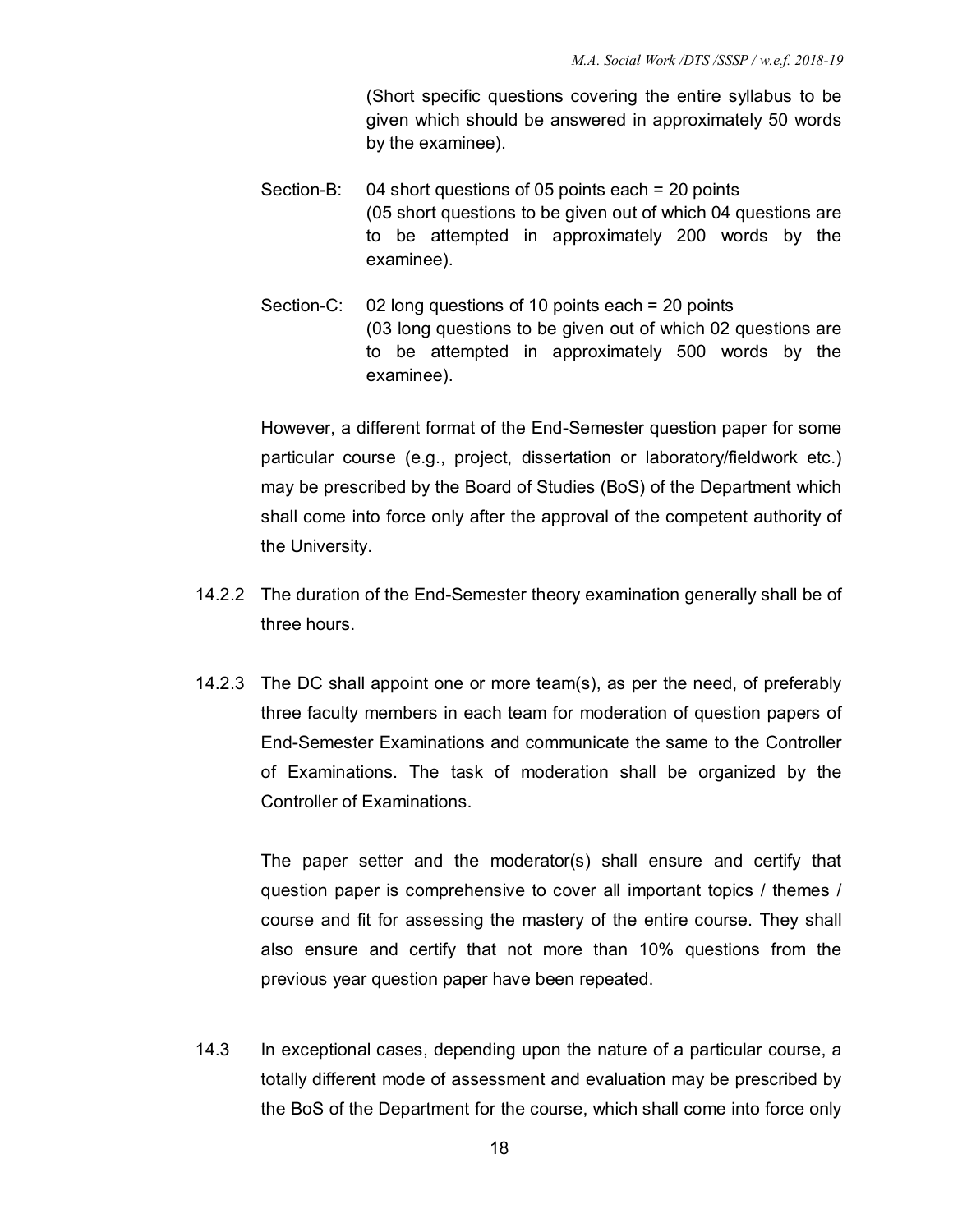after the approval of the competent authority of the University. However, it must be reflected in the detailed syllabus of the course and be available to the students at the beginning of the semester.

- 14.4 Any partial or complete change in the system of examination (Assessment & Evaluation) may be recommended by the UATEC which shall be implemented only after the approval of the competent authority.
- 14.5 A student is required to secure a minimum of 'P' grade in the Continuous Internal Assessment and in the End-Semester Examination, taking together, in a course.

#### **14.6 Making Evaluated Answer-scripts Available to the Students:**

- 14.6.1 All the examination answer-scripts shall be made available to the students after evaluation by the respective teachers as per the schedule decided by the concerned teachers or the University. In case of the End-Semester Examination, the evaluated answer scripts shall be made available to the students within 7 days of the last examination for the semester. Thereafter, within a week, all the answer books along with the statement of marks shall be sent by the concerned teacher through her/his Department to the Office of the Controller of Examinations for declaration of the results.
- 14.6.2 If a student is not satisfied with the evaluation of her/his answer script, s/he must submit a written objection to the concerned Head of the Department (offering the course) within 8 days from the last examination for the semester. Such complaint shall be looked after by a panel of three faculty members, including the concerned teacher, to be nominated by the concerned Head of the Department, whose decision shall be final. The revised points, if any, shall be submitted by the panel to the concerned Head of Department who shall further submit it to the Controller of Examinations. This complete process of grievance redressal by the panel and the further submission of marks by the Head of Department, generally, should not take more than 7days from the date of receipt of the grievance. However, in case of any controversy, the matter shall be referred to the Vice-Chancellor for final decision and action.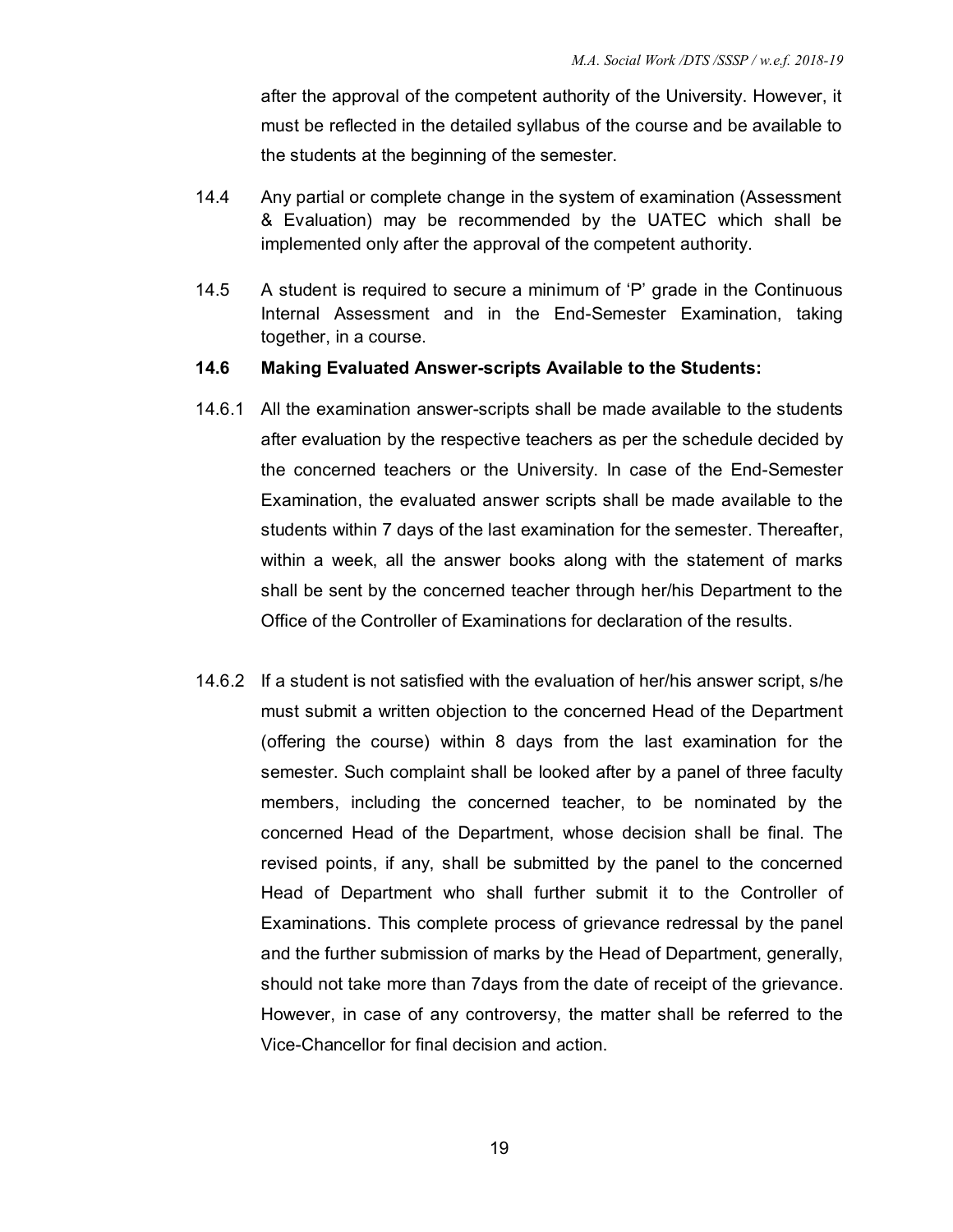14.6.3 Once evaluated answer books are submitted to the Controller of Examinations, there shall be no re-evaluation/re-totaling thereafter.

#### **14.7 Letter Grades and Grade Points:**

An absolute grading system shall be adopted to grade the students.

- 14.7.1. Under the absolute grading system, points shall be converted to grades based on pre-determined class intervals.
- 14.7.2. In the End-Semester theory or practical examinations, the examiner shall award the points and these points after adding the points of Continuous Internal Assessment shall be further converted into Grades/Grade points in accordance with the provisions of this ordinance.
- 14.7.3. Detail Grade Sheet issued by the Controller of Examinations office at the end of the semester shall carry points/percentage and equivalent grades (numerical and letter) both.

| <b>Letter Grade</b> | <b>Numerical</b><br><b>Grade Point</b> | Class Interval (in %)   |
|---------------------|----------------------------------------|-------------------------|
| O (Outstanding)     | 10                                     | Above 90 and $\leq$ 100 |
| A+ (Excellent)      | 9                                      | Above 80 and $\leq 90$  |
| A (Very Good)       | 8                                      | Above 70 and $\leq 80$  |
| $B+$ (Good)         | 7                                      | Above 60 and $\leq 70$  |
| B (Above Average)   | 6                                      | Above 50 and $\leq 60$  |
| C (Average)         | 5                                      | Above 45 and $\leq 50$  |
| P (Pass)            | 4.5                                    | 40 to 45                |
| F (Fail)            | 0                                      | < 40                    |
| Ab (Absent)         | 0                                      | Absent                  |

14.7.4. The 10-point Grading System, with the Letter Grades as given under shall be followed:

*Note:* 

- (i) F= Fail, and the students graded with 'F' in a Programme or Course shall be required to re-appear in the examination.
- (ii) The minimum qualifying points for a course shall be 45% (i.e., 'P' grade).
- (iii) The students shall have to qualify in the Continuous Internal Assessment and the End-Semester examinations taking together.
- (iv) Before awarding numerical grade to the points obtained in a course, only the total of Continuous Internal Assessment and End-Semester Examination shall be rounded off to remove the decimal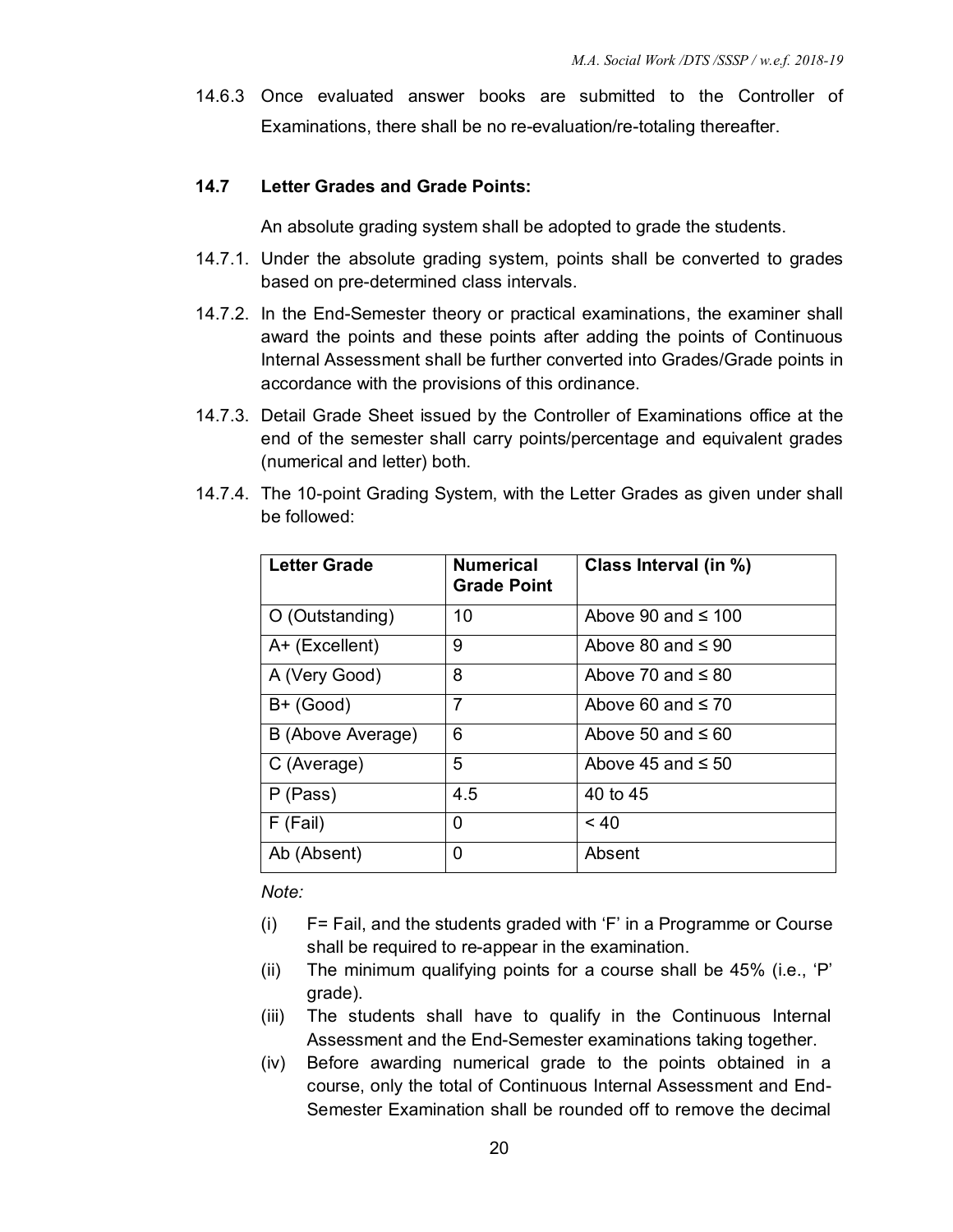point. Thus, no separate rounding off shall be done of the points obtained in different components of Continuous Internal Assessment and End-Semester Examination.

- (v) There shall be rounding off of SGPA/CGPA up to two decimal points.
- (vi) The SGPA/CGPA obtained by a student shall be out of a maximum of 10 points.
- (vii) In order to be eligible for the award of the M.A Degree of the University, a student must obtain CGPA of 4.50 at the end of the Programme.x
- (viii) Provided that the student who is otherwise eligible for the award of the M.A. Degree but has secured a CGPA of less than 4.50 at the end of the minimum permissible period of semesters may be allowed by the Department to reappear or repeat as the case may be the same course(s) or other courses of the same type in lieu thereof in the extra semesters provided in Clause 11 related to the duration of Programme.
- (ix) The Cumulative Grade Point Average (CGPA) obtained by a student shall be classified into the following division/Class:

| <b>CGPA</b>    | <b>Class/Division</b>          |
|----------------|--------------------------------|
| Above 9        | Outstanding                    |
| Above 8 to 9   | First Class (With Distinction) |
| 6 to 8         | <b>First Class</b>             |
| 5.5 to $< 6$   | <b>High-Second Class</b>       |
| $5$ to $< 5.5$ | Second Class                   |
| 4.5 to $< 5$   | <b>Third Class</b>             |

## **14.8. Re-appear in the End-Semester Examination:**

- 14.8.1 Once a student has fulfilled the attendance requirements in a course as per the provisions mentioned in this ordinance but has failed to score minimum grade required to qualify the Course or failed to appear in the End-Semester Examination of the course, may be allowed to re-appear in the End-Semester Examination, in such course, in the extra semesters provided under the Clause 11 on duration of Programme.
- 14**.**8.2. Such student may avail the chance to re-appear only within the maximum duration of the Programme. The re-appearance shall be permitted only in the End-Semester Examination of the concerned course(s) and the marks obtained by the student in the Continuous Internal Assessment conducted earlier for the particular course(s) shall be carried forward to be added with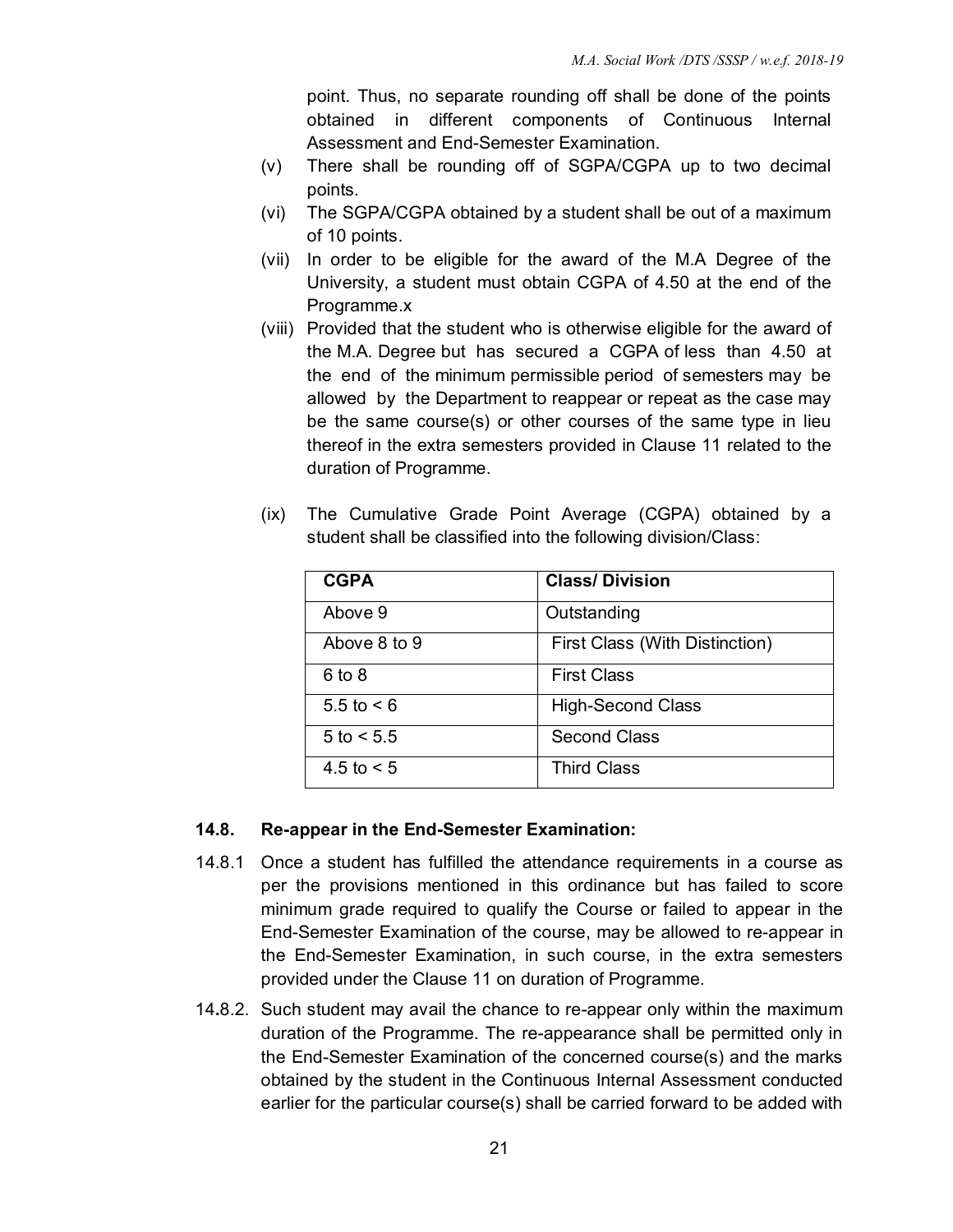the marks obtained by her/him in the latest End-Semester Examination of the respective course(s).

- 14.8.3. The re-appear examination of even semesters shall be conducted along with the End-Semester Examinations of even semesters. Similarly, the reappear examinations of odd semesters shall be conducted along with the End-Semester Examinations of odd semesters.
- 14**.**8.4. The re-appear examination shall be based on the syllabi of the course in force at the time of initial registration to the course.
- 14.8.5 A student who is re-appearing for the End-Semester Examination as per the clause 14.8.1 above; can re-appear in the subsequent semester(s), whenever the examination of a particular course is held, on payment of Rs.2000/- (may be revised time to time by the University) per course in addition to the prescribed semester fee of the semester in which she/he has been promoted/provisionally promoted, if applicable, within the maximum permissible duration for the Programme.
- 14.8.6 A student who has got the Migration/Transfer Certificate issued from the University shall not be allowed to re-appear in the End-Semester Examination.

## **14.9 Re-appear in the End-Semester Examination for Improvement of Grade(s):**

- 14.9.1 If a student wishes to improve her/his grade(s) in any course (s), s/he can re-appear in the End-Semester Examination in the subsequent odd/even semester(s), whenever the examination of the particular course(s) is held, on payment of Rs. 2000/- (may be revised time to time by the University) per course in addition to the prescribed semester fee of the semester in which she/he has been promoted/provisionally promoted, if applicable, within the maximum permissible duration for the Programme of study of the student.
- 14.9.2 A student may improve her/his points/grade by reappearing in the End-Semester Examination of a course as per the provisions of reappearing mentioned above. In such cases points obtained by the student in the Continuous Internal Assessment of the particular course shall be carried forward to the subsequent End-Semester Examination of the course. However, in such case, the points/grades obtained on the basis of latest appeared End-Semester Examination shall be considered for calculation of final CGPA of the Programme.
- 14.9.3 The re-appear examination of a course for improvement of grade shall be based on the syllabi of the course in force at the time of initial registration to the course.
- 14.9.4 A student who has got the Migration/Transfer Certificate issued from the University shall not be allowed to re-appear in any examination for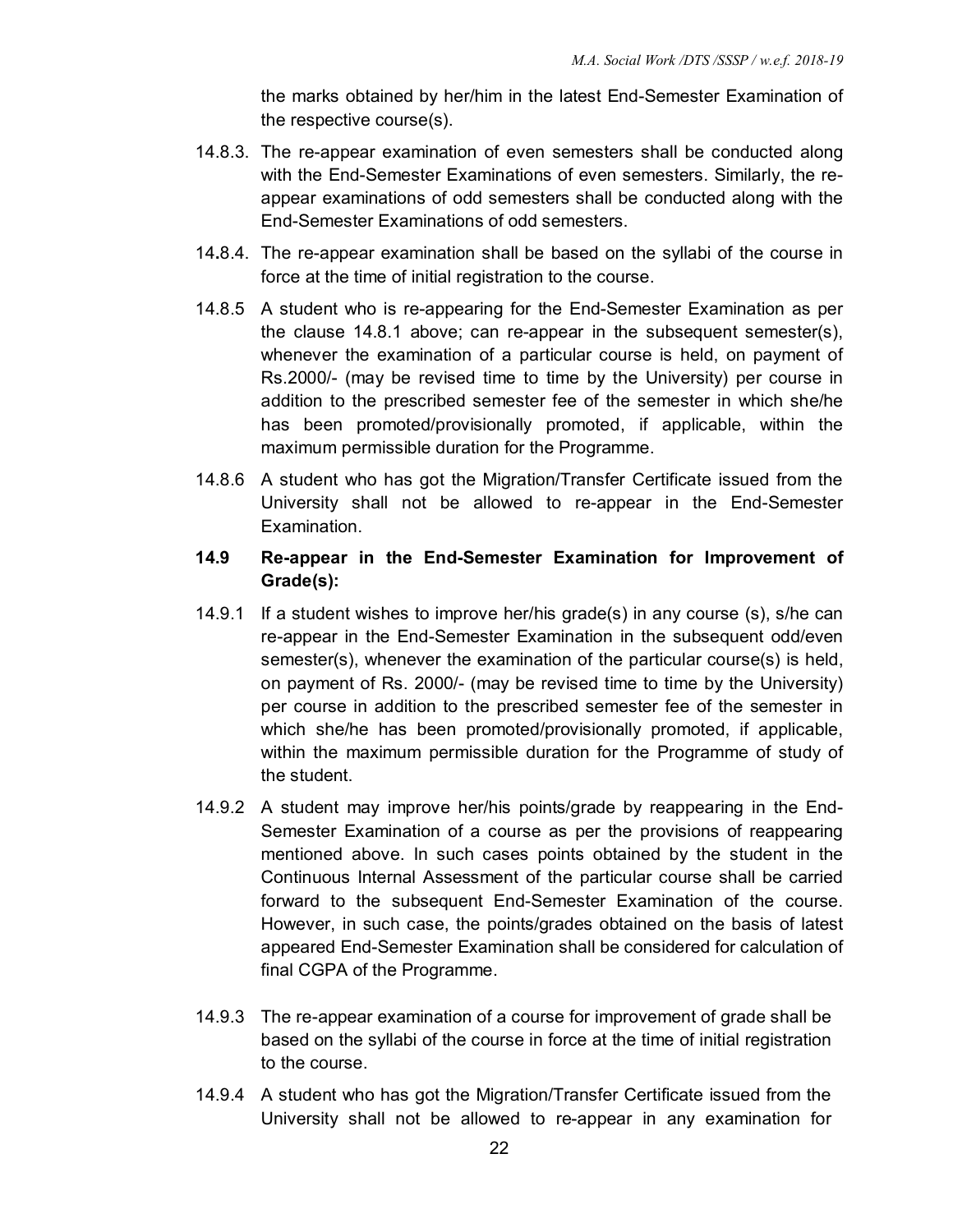improvement of grade.

#### **14.10 Repeating course(s):**

- 14.10.1 A student having attendance shortage in any course may repeat the course by taking re-admission in that course in subsequent odd/even semester(s), whenever the course is being offered, within the maximum permissible duration of the Programme.
- 14.10.2 If a student repeats a course she/he has to fulfill all the desired requirements afresh including attendance, Continuous Internal Assessment and the End-Semester Examination. In such case the course content shall be based on the syllabi of the course in force at the time of repeat of the course. However, at the time of repeating, if the same course is not being offered by the Department due to any reason, the student may choose any other course of similar nature and credits from the available courses on recommendation of the Mentor and approval of the concerned Head of Department.
- 14.10.3 If a student repeats a course, she/he has to submit a fee of Rs. 3000/- (may be revised time to time by the University) per course in addition to the prescribed semester fee of the semester in which she/he has been promoted/provisionally promoted, if applicable.

## **14.11 Promotion Rules:**

- 14.11.1 A student shall be declared as **'Promoted'** to the next semester when s/he earns 'P' Grade or above in the last concluded semester examination, maintaining the spirit and pattern of semester system and covering the mandatory components, such as Continuous Internal Assessment and End-Semester Examinations in all the courses for which s/he was registered till date.
- 14.11.2 A student shall be **'Provisionally Promoted'** to the next semester if she/he secures less than 'P' grade in **maximum three courses** out of the total courses registered by her/him till date.
- 14.11.3A student shall be deemed as **'Failed'** in a semester when she/he gets below 'P' Grade in **more than three courses** or does not appear in the End-Semester Examination of **more than three courses**, after fulfilling the attendance requirements as per this ordinance, out of the total courses registered by her/him till date. In such case(s), a student has to re-appear in the End-Semester Examination of the course(s) in subsequent odd/even semester(s) within the maximum permissible duration of the Programme on payment of Rs. 2000/- (may be revised time to time by the University) per course. Since, such student does not need to attend the classes of the course(s) again; the marks of Continuous Internal Assessment obtained by her/him in the course(s)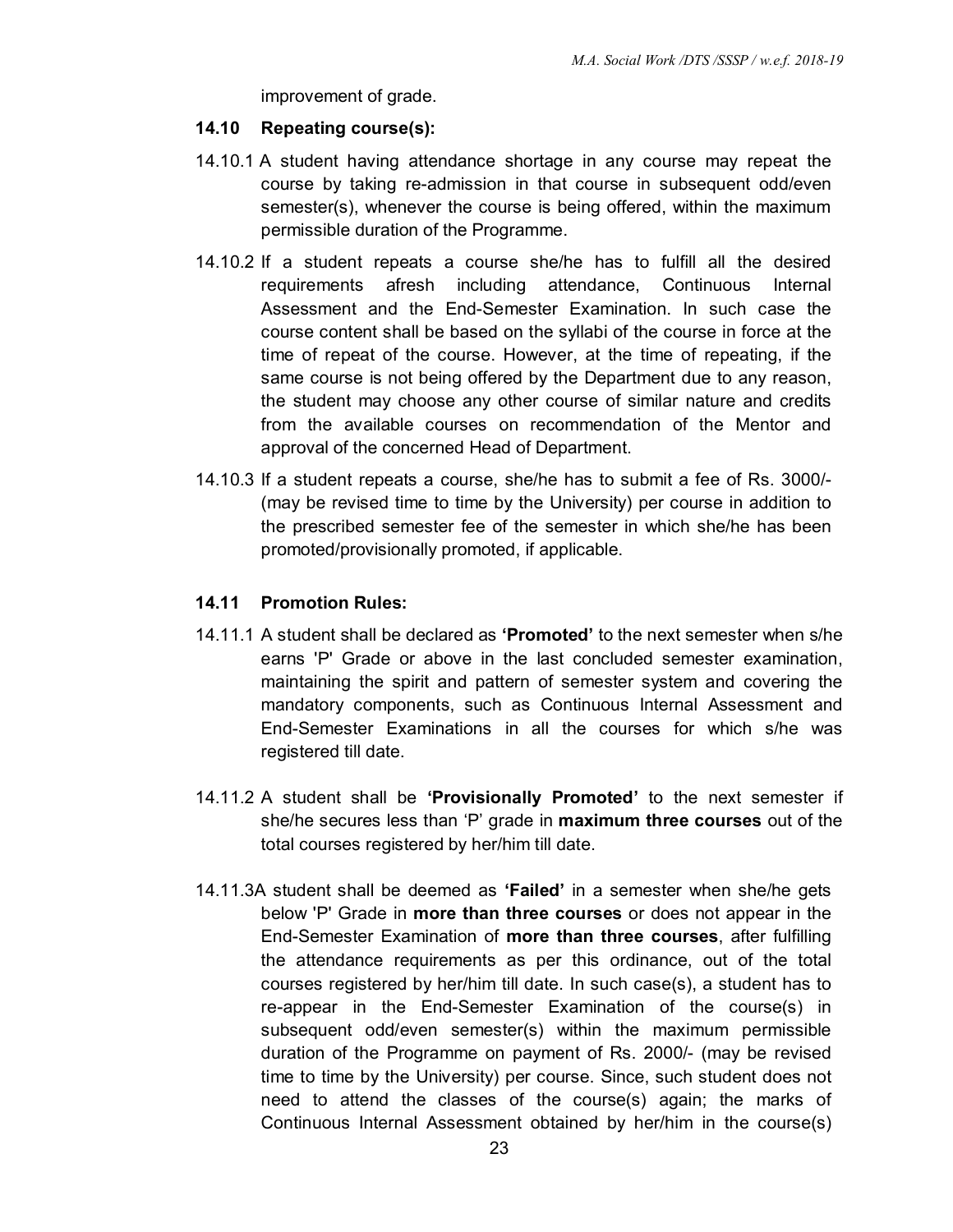earlier shall be carried forward to be added with the marks obtained by her/him in the latest End-Semester Examination of the respective course(s).

- 14.11.4 A student shall also be deemed as **'Failed'** in a semester when she/he failed to appear in the End-Semester Examinations of more than three courses due to the attendance criteria mentioned in 18.4 of this ordinance. Such student has to repeat the courses in the subsequent odd/even semester(s), whenever the courses are being offered, within the maximum permissible duration of the Programme, on payment of the prescribed fees as per the clause 14.10.3.
- 14.11.5 Under no circumstances, any student shall be permitted to register in a new course if she/he is having less than 'P' Grade in more than three courses.
- 14.11.6 A student shall be declared to have passed the Programme of study and award of the degree if she/he has secured the required credits with at least 'P' grade.
- 14.11.7 The re-examination of End-Semester Examination of the failed or provisionally promoted students shall be as per the clauses/sub-clauses under 14.8 above. However, only in a case where a student of final semester (within the minimum prescribed duration of the Programme) fails to appear or to achieve 'P' grade in maximum three courses including all backlogs after the result declaration of final semester, the Department may ask the concerned course Teacher(s) to conduct re-examination of End-Semester Examinations of such course(s) within a month from commencement of the next semester relaxing the condition of odd/even semester as given in 14.8.3 the student shall have to pay a fee of Rs. 2000/- per course.
- 14.11.8 If a candidate is repeating a course in an academic session, whatever may be the reason, it shall not be counted in the total number of seats and shall not affect the fresh intake of the M.A. Programme in that academic session.

#### 14.12 **Minimum Credit Requirements:**

For a two-year M.A. Degree Programme, the credit requirements shall be 96 credits, including core and elective courses as prescribed in the detailed syllabus attached with this ordinance and regulations. A minimum of 8 credits and maximum of 16 credits shall be in the form of elective courses from the Core / Elective courses offered by other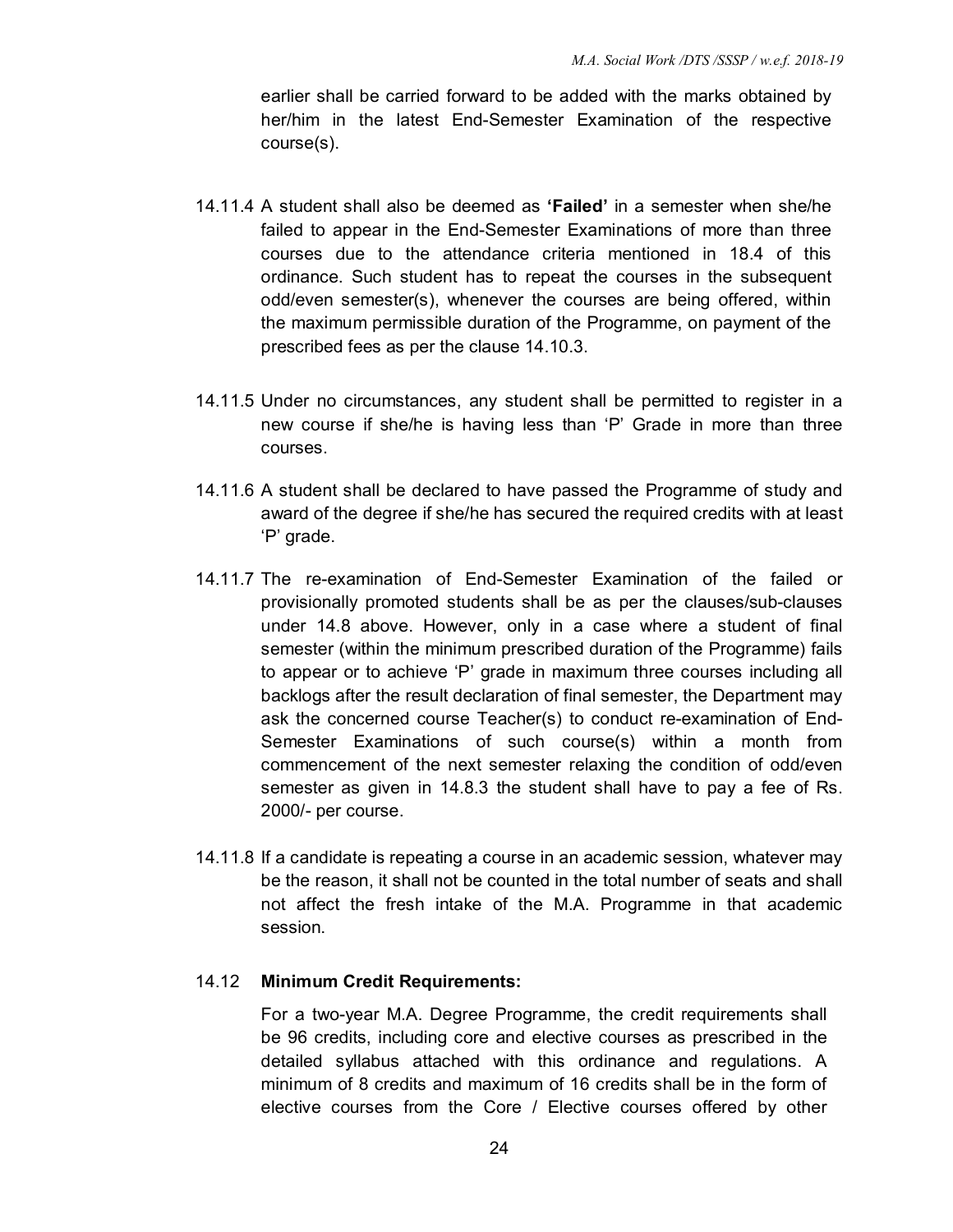Department(s).

## **15. Computation of SGPA and CGPA:**

 The University shall follow the following procedure to compute the Semester Grade Point Average (SGPA) and Cumulative Grade Point Average (CGPA):

15.1.The SGPA is the ratio of sum of the product of the number of credits with the grade points scored by a student in all the courses taken by a student in a particular semester and sum of the number of credits of all the courses undergone by a student in that semester, i.e.,

SGPA (Si) =  $\sum$  (Ci x Gi)/ $\sum$ Ci

Where, Ci is the number of credits of the i<sup>th</sup> course and Gi is the grade point scored by the student in the i<sup>th</sup> course.

15.2. The CGPA is also calculated in the same manner taking into account all the considerable courses as per the provision laid down in this ordinance out of the total courses undergone by a student over all the semesters of a Programme, i.e.,

## CGPA=∑ (Ci x Gi)/∑Ci

Where, Ci is the number of credits of the  $i<sup>th</sup>$  course (which is to be considered for the award of the PG Degree) and Gi is the grade point scored by the student in the i<sup>th</sup> course.

- 15.3. The SGPA and CGPA shall be rounded off to 2 decimal points.
- 15.4 Since, the calculation of CGPA is not based on all the courses undergone by the student, rather it is governed by other provisions laid down in this ordinance like, clause 7.2.3, 13.5 etc., the CGPA may differ from the corresponding calculations based on SGPA only.

## 16. **Illustration of Computation of SGPA and CGPA:**

| <b>Course</b> | <b>Credit</b> | <b>Grade Letter</b> | <b>Grade Point Credit Point</b> |
|---------------|---------------|---------------------|---------------------------------|
| Course I      |               |                     | $3 \times 8 = 24$               |
| Course II     |               |                     | $4 \times 7 = 28$               |

#### **16.1. Illustration for computing SGPA:**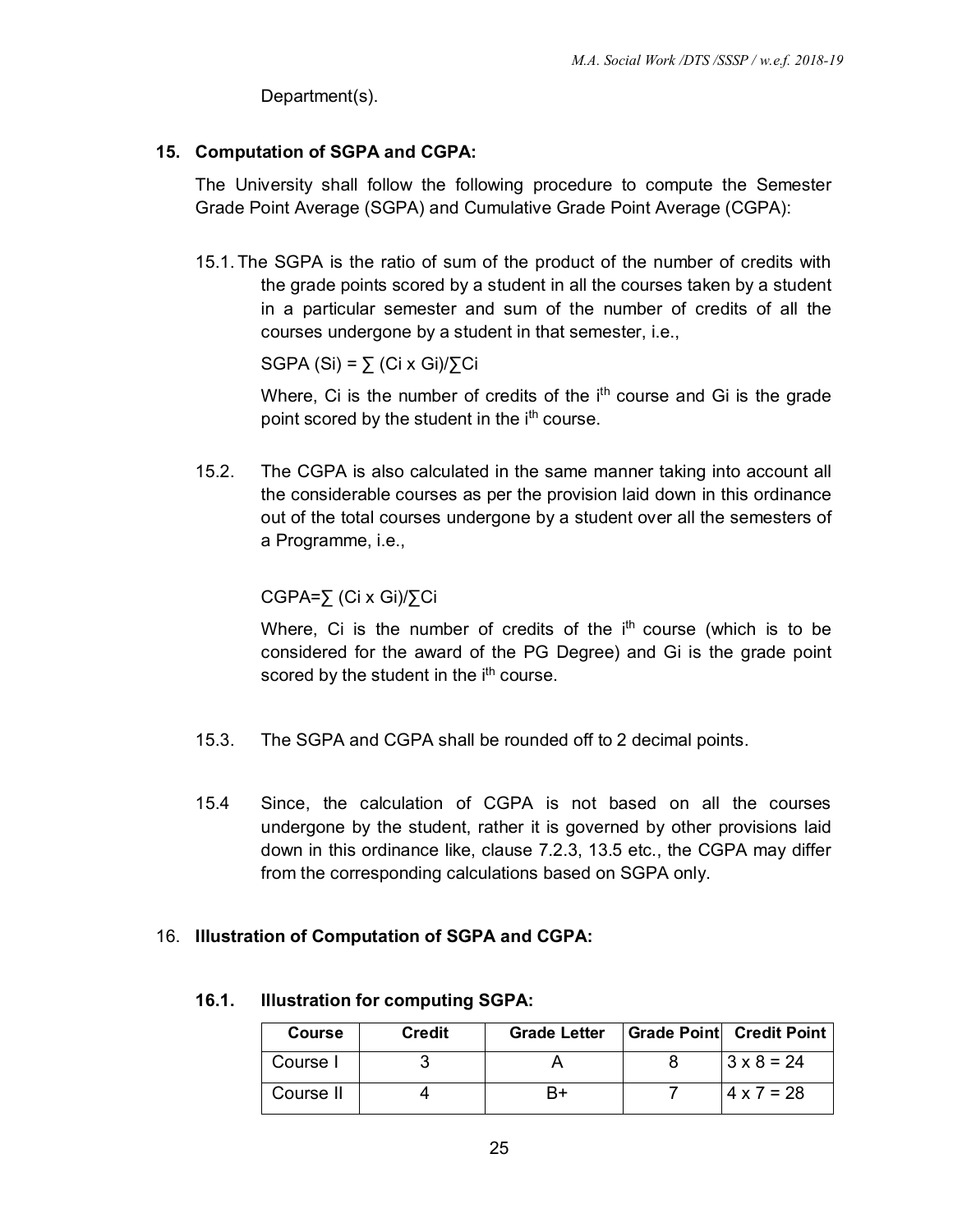| Course III |                                 |    | $3 \times 6 = 18$         |
|------------|---------------------------------|----|---------------------------|
| Course IV  |                                 | 10 | $3 \times 10 = 30$        |
|            | <b>Total credits</b><br>for the |    | Credit<br>Total<br>points |
|            | semester = $131$                |    | Earned= 100               |

Thus, SGPA= 100/13= 7.69

#### **16.2 Illustrations for computing CGPA:**

| <b>Courses</b><br><b>Considered</b><br>for the<br>Award of the<br><b>Degree</b> | <b>Completed</b><br>in the month<br>(Year) | <b>Credit</b>                           | Grade<br>Letter | <b>Grade</b><br><b>Point</b> | <b>Credit Point</b>                      |
|---------------------------------------------------------------------------------|--------------------------------------------|-----------------------------------------|-----------------|------------------------------|------------------------------------------|
| Course I                                                                        | Dec 2018                                   | 4                                       | A               | 8                            | $4 \times 8 = 32$                        |
| Course II                                                                       | Dec 2018                                   | 4                                       | B+              | 7                            | $4 \times 7 = 28$                        |
| Course III                                                                      | June 2019                                  | 4                                       | R               | 6                            | $4 \times 6 = 24$                        |
| Course IV                                                                       | <b>June 2020</b>                           | 4                                       | O               | 10 <sup>°</sup>              | $10 =$<br>4 x<br>40                      |
|                                                                                 |                                            | Total credits<br>for the<br>semester=16 |                 |                              | Credit<br>Total<br>points<br>earned= 124 |

Thus, CGPA= 124/16= 7.75

**Note: Formula to calculate percentage from CGPA/SGPA= CGPA or SGPA x 10; and formula to calculate percentage to CGPA or SGPA = Percentage/10,** 

**e.g., In case of example mentioned in Table 16.2, the percentage of CGPA = 7.75x10 =77.50%** 

- **16.3. Transcript (Format):** Based on the above, letter grades, grade points, and the SGPA, the Transcripts/Detail Grades Certificates (DGCs) shall be issued to the candidates for each semester and a consolidated transcript on completion of the Programme indicating the performance in all the courses considered for calculating the CGPA. Along with the CGPA, the percentage of marks obtained in the Programme shall be reflected in this consolidated transcript on the basis of the CGPA. However, this system may be changed by the University at any point of time without prior notice to the stakeholders as per the need.
- **17. Removal of Student Name from the Programme:**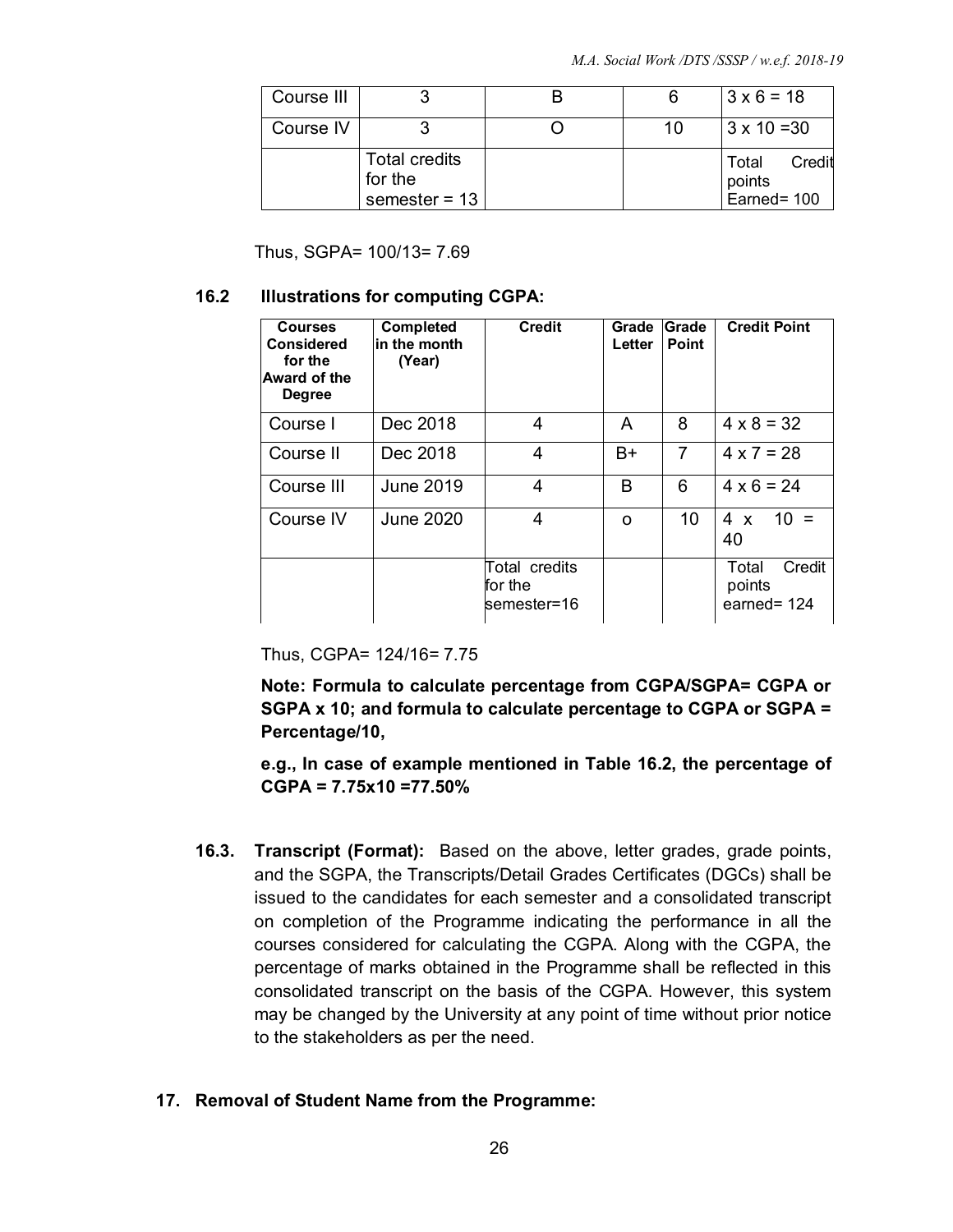The name of a student falling under any one of the following categories shall automatically stand removed from the rolls of the University:

- (a) A student who has failed to fulfill the minimum grade point requirements prescribed for the Programme during the maximum duration of the Programme.
- (b) A student who has already exhausted the maximum duration allowed for completion of the Programme and has not fulfilled the requirements for the award of the degree.
- (c) A student who is found to be involved in misconduct, forgery, indiscipline or any other objectionable conduct, upon recommendation of the Disciplinary Committee/ Proctorial Board or any other procedure deemed fit by the University.
- (d) A student who has failed to attend the classes as stipulated under the clause of attendance requirements in this ordinance.

## **18. Attendance Rules:**

- 18.1 A student is required to attend 100% of the classes held in a course in the specific semester in order to be eligible to appear in the End-semester examination of that particular course.
- 18.2 Waiving of attendance-deficit up to a maximum of 25% is permissible to accommodate following situations:

(a) Representing the University in any inter-collegiate, inter-University, local, national or international events; (b) Participating in an activity of the University with prior permission of the Competent Authority; (c) Participation in NCC/NSC/NSS Camps duly supported by certificate. (d)Participation in Educational Excursions, which form a part of teaching in any subject, conducted on working days duly certified by the concern Course Teacher/Head of Department/Dean; and (e) to cover all unforeseen reasons like illness, hospitalization, personal engagements elsewhere or other personal reasons which compel a student to absent herself/himself from attending the classes.

18.3 Hence, it shall be mandatory/compulsory to every student to have attendance in 75% classes held in particular course. No waiver, for whatsoever reason, shall be given. Accordingly, no application requesting waiver below 75% attendance shall be entertained by the University. However, a further relaxation up to 10% or the days spent (whichever is lesser) on the basis of situations mentioned under a, b, c & d of Clause 18.2 above (not on the basis of e of Clause 18.2) may be considered by the Vice-Chancellor on the recommendation of the Head/In charge of the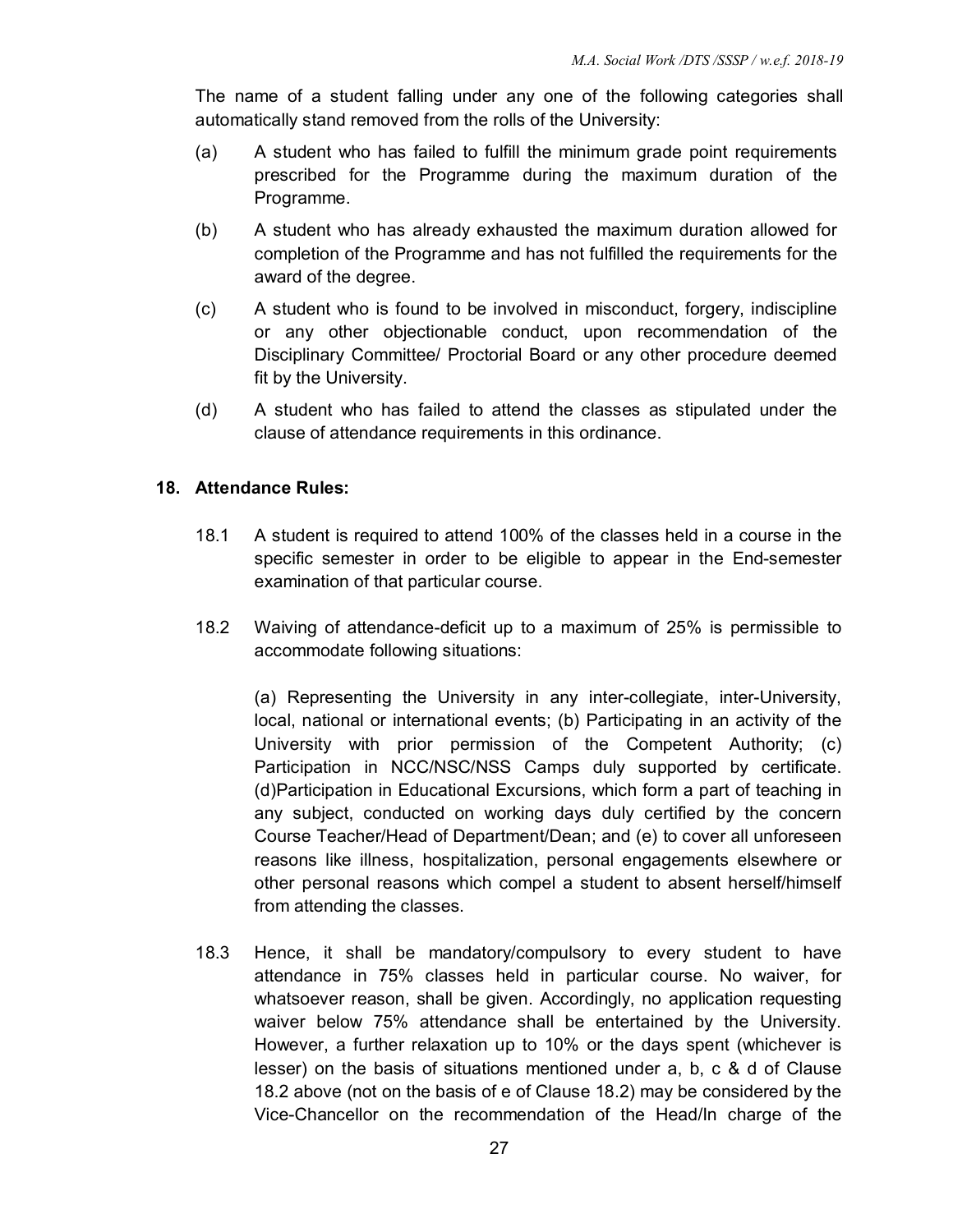Department. In any other situation no appeal can be made for this purpose even to the Vice-Chancellor.

- 18.4 A student, however, shall not be allowed to appear in the End-Semester Examination of the courses which are not covered under above mentioned clauses 18.1,18. 2 and 18.3. Such a student shall be permitted to repeat the courses in the subsequent odd/even semester(s), whenever the courses are being offered, within the maximum permissible duration of the Programme, on payment of the prescribed fees as per the clause 14.10.3. However, in the first semester, for repeating the courses, it shall be mandatory for a student to have minimum 40% attendance in aggregate (taken together all the courses registered by her/him in the semester). If a student does not put in at least 40% of aggregate attendance in the first semester, she/he shall have to leave the Programme without claiming refund of any fees, and her/his admission shall be treated as cancelled.
- 18.5 The attendance of a newly admitted candidate shall be counted from the date of her/his admission/registration or date of beginning of classes, whichever is later. In the case of promoted candidates, attendance shall be counted from the date on which respective class begins. However, if a new student is admitted late after the commencement of the classes, s/he must get herself/himself registered in the desired courses following the due procedure within 5 working days after the admission failing which her/his attendance shall be counted after 5 working days from the date of admission.
- 18.6 In a case of changed registration as per the clause 13.3 of this ordinance the total classes held for calculating percentage of attendance in the newly registered course for a particular student shall be counted from the fresh registration in that particular course.
- 18.7 Monthly records of attendance of students in each of the courses taught by a teacher is to be prepared and submitted by the concerned teacher to the Office of the Head/In charge of the Department (HoD) and the Controller of Examinations' (CoE) office by the  $10<sup>th</sup>$  day of the next month after displaying it to the students in the course and taking their signatures. The teacher will keep the original record of attendance with her/him and submit it finally to both the offices with her/his remarks regarding the eligibility of a student for appearing in the end semester examination within three working days after the last class or teaching day in the semester, whichever is later. Any failure in compliance in this matter must be informed by the concerned teacher to the Head of Department and the Controller of Examinations with justification.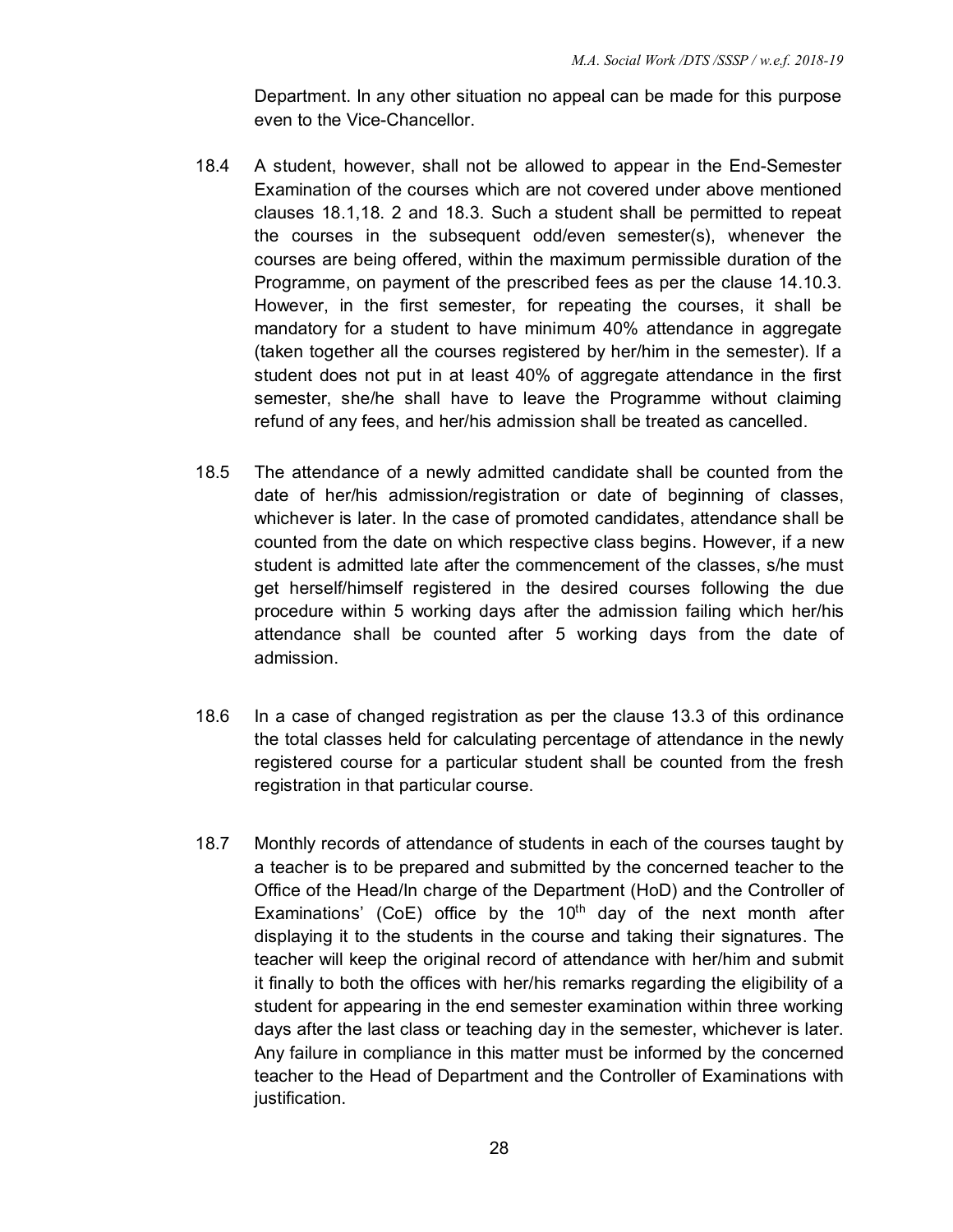x

18.8 There shall be an Attendance Monitoring Committee in the Department under the Chairmanship of the Head or her/his nominee for proper monitoring of attendance records and taking suitable action(s) as per the requirements.

#### **19. Programme Structure:**

The M.A. Programme shall be of two year duration divided into four semesters. A student is required to earnat least 96 credits within the stipulated time as per the details given in Annexure-1.

## **(ANNEXURE WILL CONTAIN THE FOLLOWING ALONG WITH THE DETAILED SYLLABUS)**

**The Courses and Credit Load (In the provided format along with specific scheme of examination, if any):** 

## **Semester-wise Distribution of Courses:**

## **20. Power to Relax and Amendments**

- 20.1 All the above clauses are subject to the amendments, as and when required, as per the decisions pertaining to rules, regulations and norms of the University Statutory Bodies and other Regulatory Bodies etc., from time to time.
- 20.1.1 Notwithstanding what is contained in the foregoing clauses of this ordinance, the Academic Council may, in exceptional circumstances consider at its discretion and for reasons to be recorded, relax any of the provisions except those prescribing CGPA requirements.
- 20.2 Notwithstanding anything stated in this ordinance, for any unforeseen issues arising, and not covered by this ordinance, or in the event of differences of interpretation, the Vice-Chancellor may take a decision, after obtaining the opinion/advice, if required, of UATEC. The decision of the Vice-Chancellor shall be final.